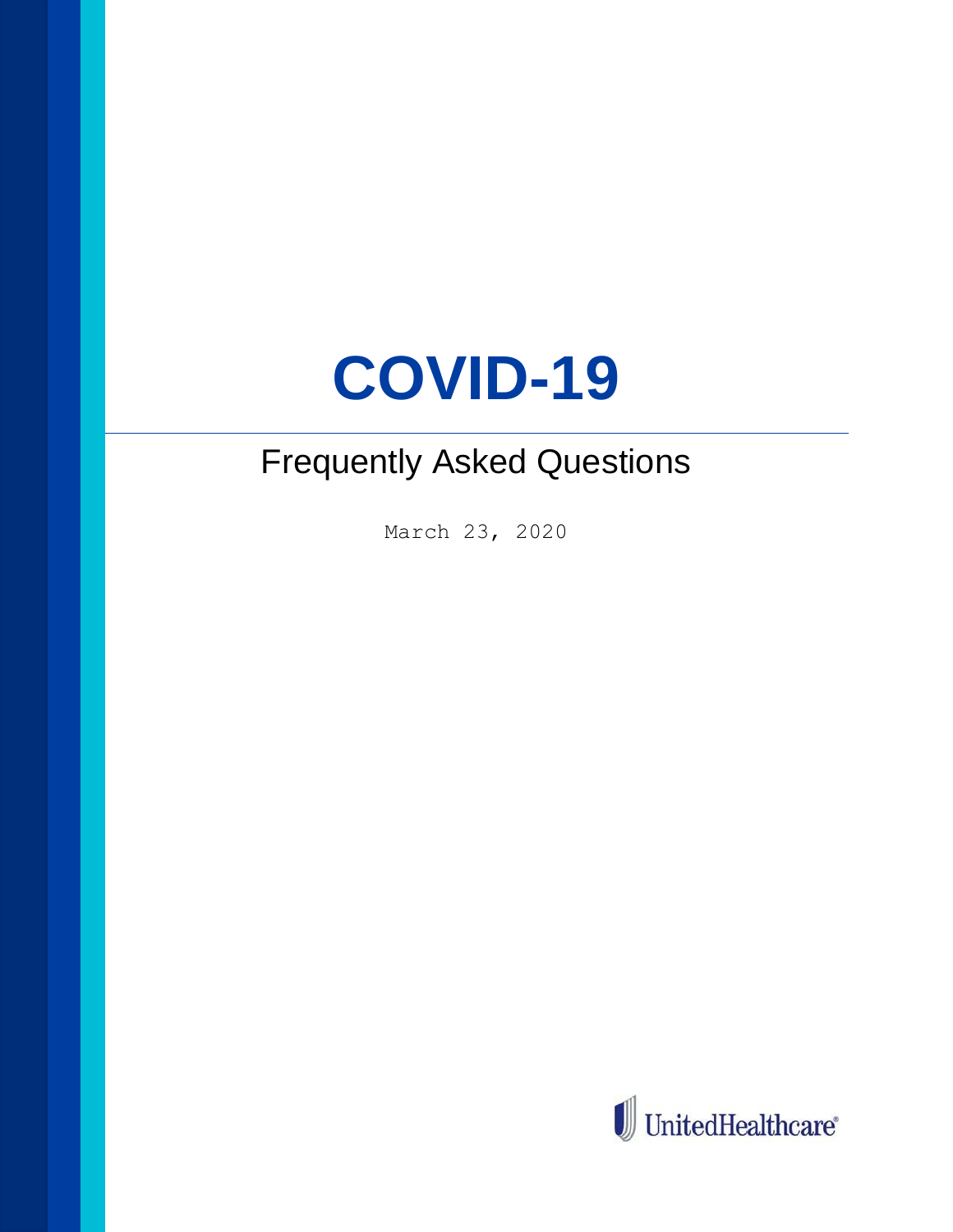# **Coronavirus Update as of March 23**

# **COVID-19 Frequently Asked Questions (FAQ)**

# TABLE OF CONTENTS

| FULLY INSURED -BUSINESS DISRUPTION SUPPORT 16      |
|----------------------------------------------------|
| ASO - BUSINESS DISRUPTION AND STOP LOSS SUPPORT 18 |
| FINANCIAL, BUSINESS CONTINUITY AND REPORTING 20    |
|                                                    |
|                                                    |

UNITEDHEALTHCARE PROPRIETARY AND CONFIDENTIAL -

UnitedHealthcare's presentation materials and responses to your questions are intended to provide general information and assistance during this national emergency and do not constitute medical, legal or tax advice. Please contact your medical, legal and tax advisors on how to respond to this situation. The materials and discussion topics do not constitute a binding obligation of UnitedHealthcare with respect to any matter discussed herein.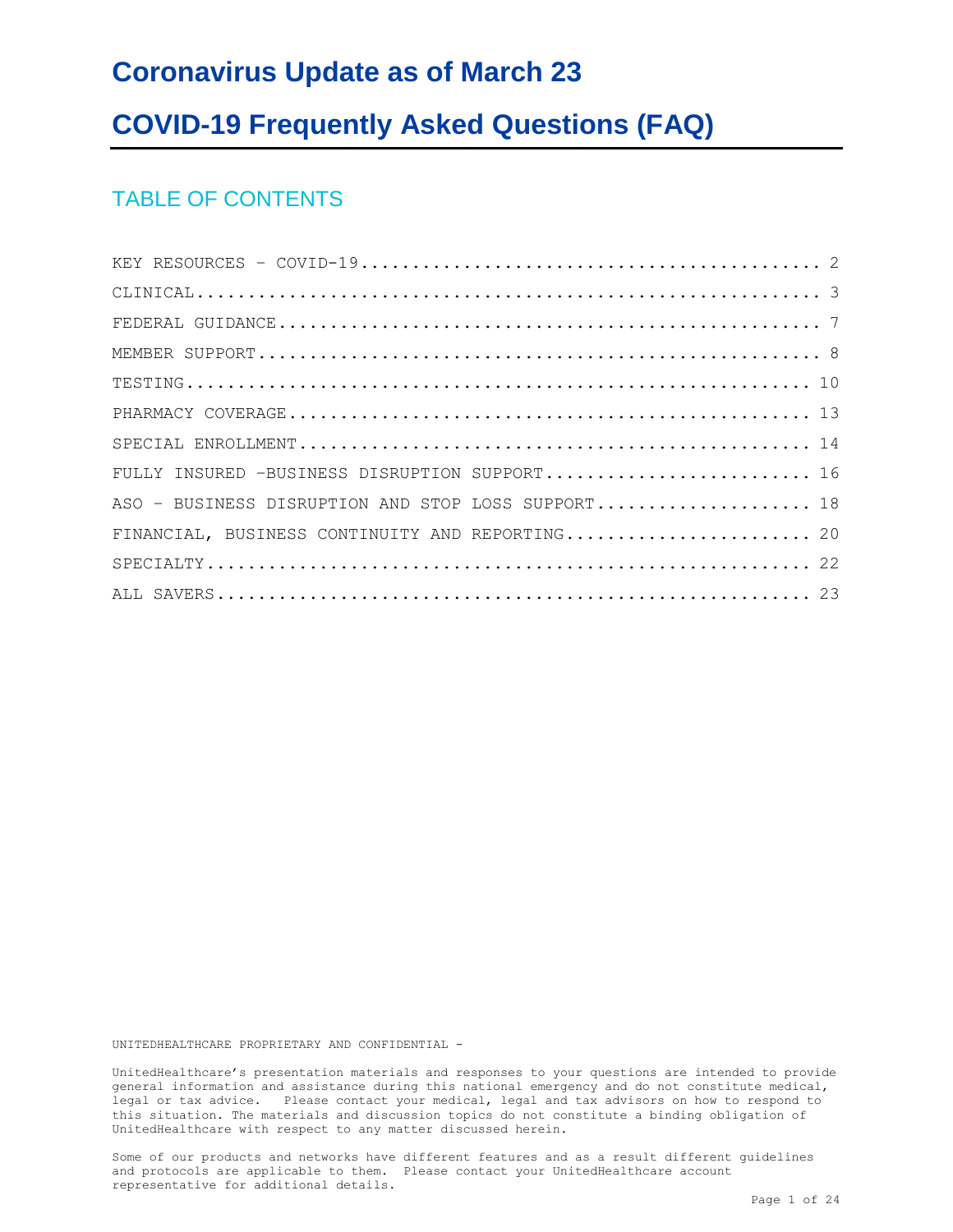# <span id="page-2-0"></span>**KEY RESOURCES – COVID-19**

#### **External**

- [CDC COVID-19 Site](https://www.cdc.gov/coronavirus/2019-nCoV/index.html)  what you should know, situation updates, community impacts and resources
- [CDC Travel recommendations](https://www.cdc.gov/coronavirus/2019-ncov/travelers/index.html?hpid=ec0df367-28c1-4e0e-9fe3-20521c31f849&hlkid=0d966159d56741d1a8616b32131d2c62&hctky=)
- [COVID-19 FAQ](https://www.uhc.com/)
- [IRS Notice on High Deductible Plans with HSA](https://www.irs.gov/pub/irs-drop/n-20-15.pdf)
- [Family First Coronavirus Response Act \(H.R. 6201\)](https://www.congress.gov/bill/116th-congress/house-bill/6201)

UNITEDHEALTHCARE PROPRIETARY AND CONFIDENTIAL -

UnitedHealthcare's presentation materials and responses to your questions are intended to provide general information and assistance during this national emergency and do not constitute medical, legal or tax advice. Please contact your medical, legal and tax advisors on how to respond to this situation. The materials and discussion topics do not constitute a binding obligation of UnitedHealthcare with respect to any matter discussed herein.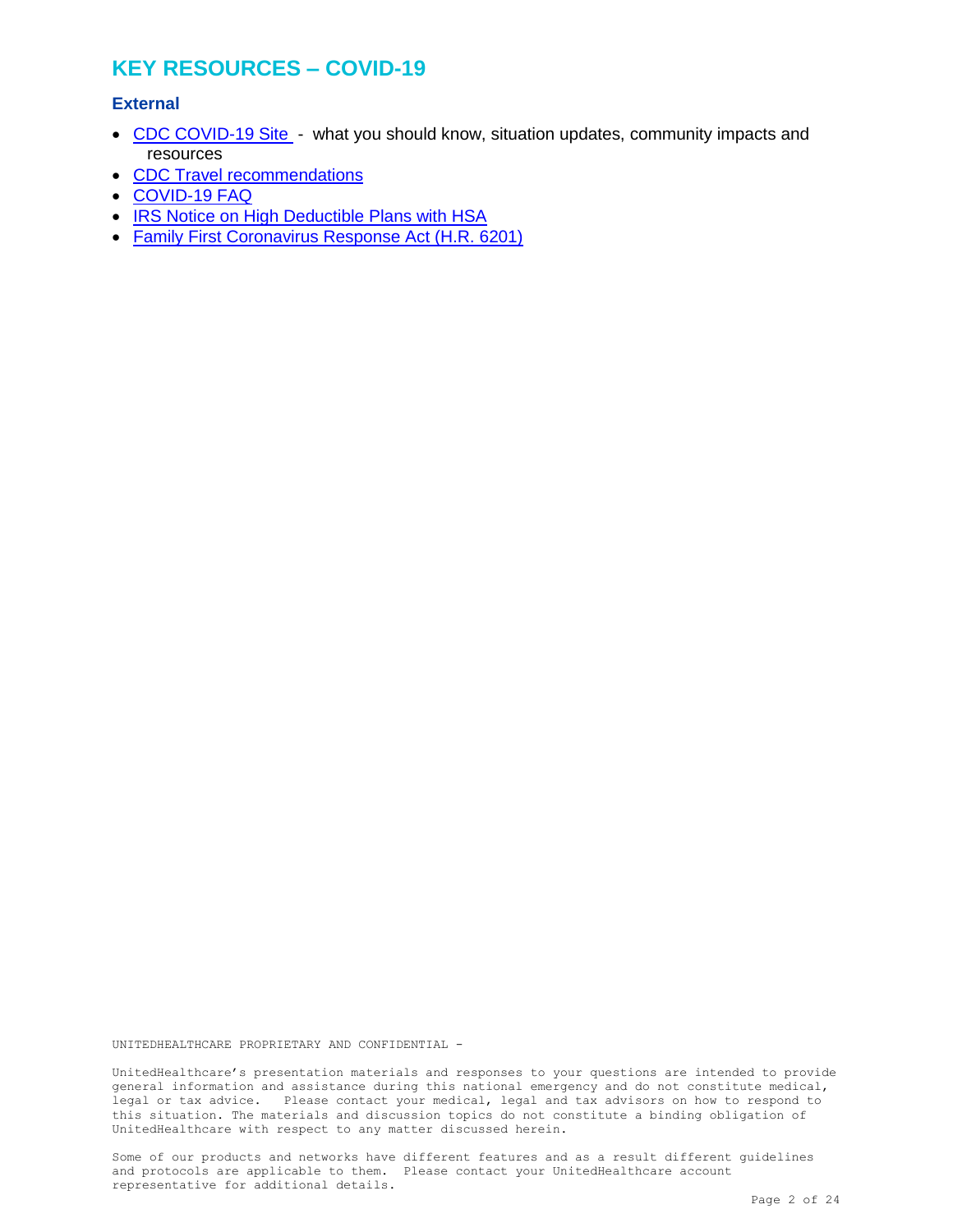## <span id="page-3-0"></span>**CLINICAL**

#### **THE INFORMATION IN THE FOLLOWING SECTION IS SOURCED FROM THE CDC. REFER TO THE [CORONAVIRUS.GOV](https://www.coronavirus.gov/) AND [CDC WEBSITE](https://www.cdc.gov/coronavirus/2019-nCoV/index.html) FOR THE MOST CURRENT INFORMATION.**

#### **What is it?**

COVID-19 is a respiratory infection. It is caused by an RNA virus called nCoV19 that is part of the SARS lineage of coronaviruses.

#### **What are the symptoms?**

The symptoms of COVID-19 are: fever, cough and shortness of breath. Those who develop serious illness generally are found to have pneumonia.

#### **How does it spread?**

COVID-19 can spread from person to person, primarily between people who are in close contact – within about 6 feet – of one another, through respiratory droplets produced when an infected person coughs or sneezes. It also may be possible that a person can get COVID-19 by touching a surface or object that has the virus on it and then by touching their mucous membranes (mouth, nose, eyes). It is believed it can live on surfaces in the range of hours to days. Some early studies indicate that it may also be passed through stool/feces.

#### **Is there a vaccine?**

There is currently NO vaccine to protect against COVID-19. While there are numerous efforts underway to develop a vaccine, (in fact you may have heard the first human trial began on 3/17/2020) historical experience would suggest it will be at least a year before one is commercially available to the general public. Please refer to [www.coronavirus.gov](http://www.coronavirus.gov/)

#### **Who is most at risk?**

Most cases of COVID-19 worldwide have been mild and >80% of infected individuals have been able to fully recover at home. However some people are at higher risk of getting very sick from this illness and should take additional precautions. Those people include:

- People over the age of 60, particularly people those over the age of 80;
- People who have chronic medical conditions like heart disease, diabetes, chronic lung disease, chronic renal disease<sup>ii</sup>, cancer and obesity; and
- **People** who have a suppressed immune system from medications or those that have a compromised immune system.

Early indication is that the cause of death in individuals with COVID-19 is sepsis, ARDS and/or cardiac arrest<sup>iii</sup>. Please refer to **www.coronavirus.gov** 

UNITEDHEALTHCARE PROPRIETARY AND CONFIDENTIAL -

UnitedHealthcare's presentation materials and responses to your questions are intended to provide general information and assistance during this national emergency and do not constitute medical, legal or tax advice. Please contact your medical, legal and tax advisors on how to respond to this situation. The materials and discussion topics do not constitute a binding obligation of UnitedHealthcare with respect to any matter discussed herein.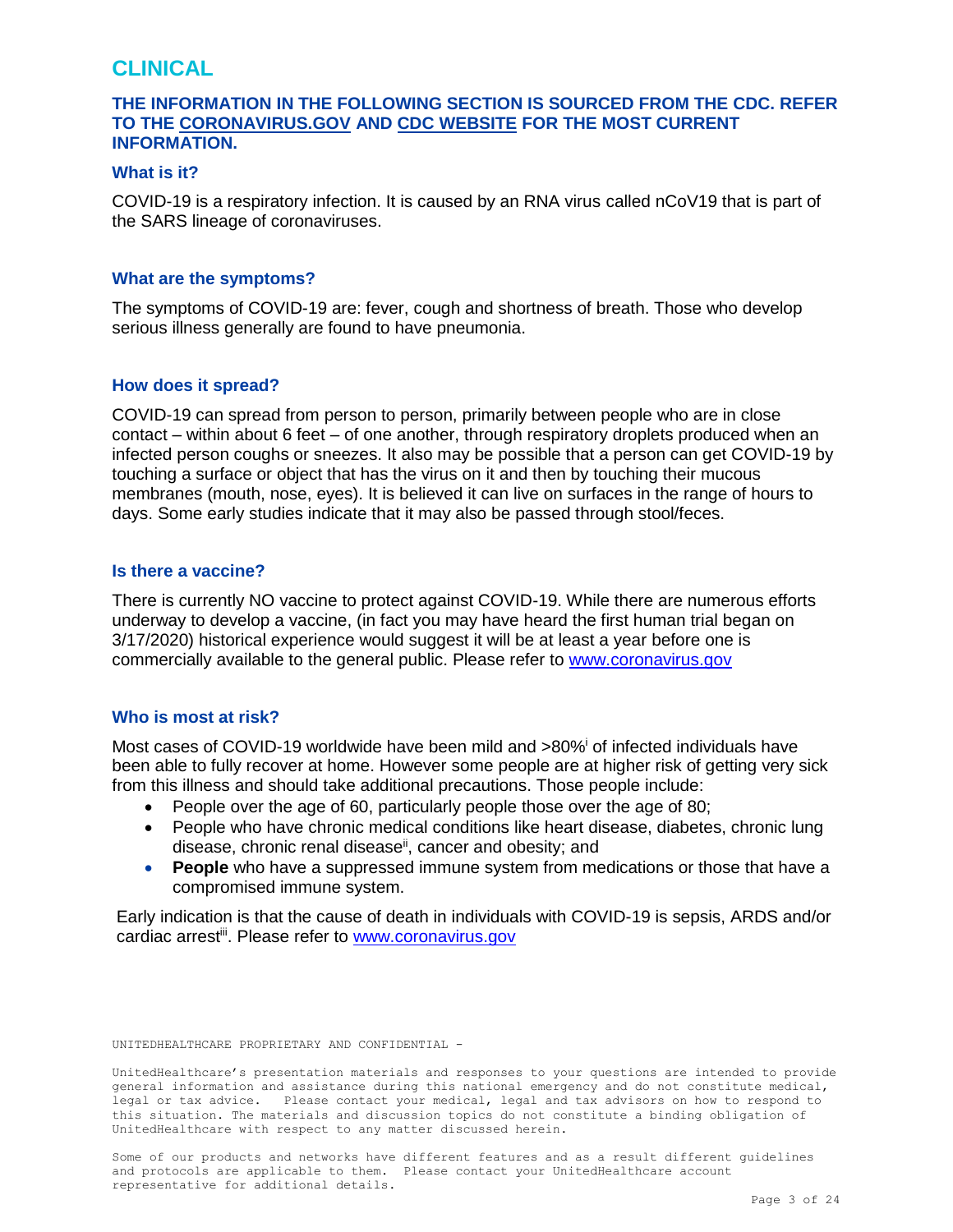#### **What should I do if I have symptoms?**

If someone thinks they have been exposed to COVID-19 and develops symptoms such as fever, cough and/or difficulty breathing, they should first **CALL** a health care professional for medical advice. Please refer to [www.coronavirus.gov](http://www.coronavirus.gov/)

#### **If an employee is immune suppressed due to medication or prior organ transplant, should they be quarantined if they have no other conditions or symptoms (fever, SOB, cough, travel or exposure)?**

CDC guidance is for those people at high risk to self-quarantine or socially isolate and take other precautions as outlined on the CDC site. Please refer to [www.coronavirus.gov](http://www.coronavirus.gov/)

#### **Is it true that people can infect others before they themselves show any symptoms?**

Yes. It is believed a person can be contagious several days before symptoms appear and up to 14 days after symptoms have ended. Please refer to [www.coronavirus.gov](http://www.coronavirus.gov/)

#### **Should healthy individuals wear a mask to prevent COVID-19 infection?**

The CDC does not recommend that people who are well wear a facemask to protect themselves from respiratory illnesses, including COVID-19. Wearing a facemask may cause you to touch your face more often. You should only wear a mask if your health care professional recommends it. A facemask may be recommended for people who have symptoms consistent with COVID-19. This is to protect others from the risk of getting infected. The supply of face masks are crucial for health workers and other people who are taking care of someone infected with COVID-19 in close settings (at home or in a health care facility). Please refer to [www.coronavirus.gov](http://www.coronavirus.gov/)

#### **Is COVID-19 more dangerous to the autoimmune compromised than the common flu?**

Individuals, who are immunocompromised or on immunosuppressive medications, may be at higher risk for getting very sick from the virus. For now there is limited information in comparative data compared to other illnesses. Please refer to [www.coronavirus.gov](http://www.coronavirus.gov/)

UNITEDHEALTHCARE PROPRIETARY AND CONFIDENTIAL -

UnitedHealthcare's presentation materials and responses to your questions are intended to provide general information and assistance during this national emergency and do not constitute medical, legal or tax advice. Please contact your medical, legal and tax advisors on how to respond to this situation. The materials and discussion topics do not constitute a binding obligation of UnitedHealthcare with respect to any matter discussed herein.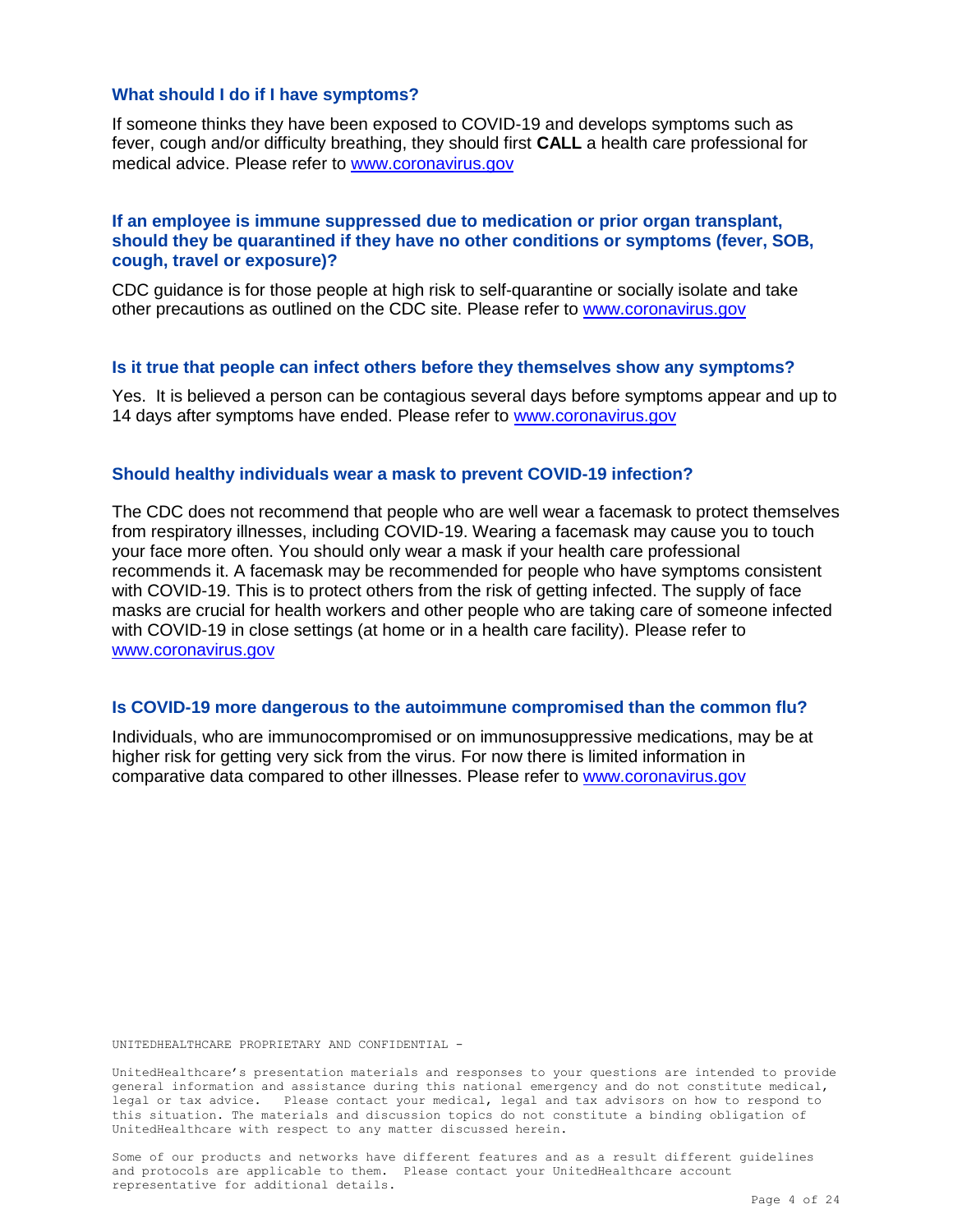#### **Why are diabetics considered a higher risk category?**

The CDC outlined areas where individuals may be higher risk and should take more precautions. Some people may have no or relatively mild symptoms, but the CDC considers those people with heart, lung, blood pressure, diabetes, and immune compromised at more at risk<sup>1</sup>. Please refer to **www.coronavirus.gov** 

#### **Are people with asthma at a greater risk?**

Yes, adults with chronic medical conditions such as chronic lung diseases may put them at higher risk. Please refer to [www.coronavirus.gov](http://www.coronavirus.gov/)

#### **How dangerous is this virus to pregnant women?**

Information at this time is very limited on COVID-19 in pregnancy. It is believed that pregnant women may be at a greater risk of getting sick from COVID-19 than the general population. Pregnant women in general may be at increased risk for some infections as they experience changes in their immune systems as a result of pregnancy. It is advisable that all pregnant women practice social distancing. Please refer to [www.coronavirus.gov](http://www.coronavirus.gov/)

#### **Will someone who has had the virus and been on isolation at home need to be retested?**

People with COVID-19 who have stayed home (home isolated) can stop home isolation and move to 14 days of home quarantine under the direction of their treating physician, state/local health department and government regulations.<sup>iv</sup> Generally, home isolation is lifted under the following conditions:

- You received two negative tests in a row, 24 hours apart. AND
- You no longer have a fever (without the use medicine that reduces fevers). AND
- Other symptoms have improved (for example, when your cough or shortness of breath have improved)

Please refer to [www.coronavirus.gov](http://www.coronavirus.gov/)

#### **Once you get the virus and recover are you immune or can you get it again?**

Human immune response to COVID-19 is still being studied. For other coronavirus infections such as SARS reinfection is unlikely to occur after recovery. It is unlikely that a person with a healthy immune system would get re-infected from a virus as long as there has been no viral mutation<sup>v</sup>. However it is unknown at this time if similar protection will occur with COVID-19. Please refer to [www.coronavirus.gov](http://www.coronavirus.gov/)

#### **Sources**

UNITEDHEALTHCARE PROPRIETARY AND CONFIDENTIAL -

UnitedHealthcare's presentation materials and responses to your questions are intended to provide general information and assistance during this national emergency and do not constitute medical, legal or tax advice. Please contact your medical, legal and tax advisors on how to respond to this situation. The materials and discussion topics do not constitute a binding obligation of UnitedHealthcare with respect to any matter discussed herein.

Some of our products and networks have different features and as a result different guidelines and protocols are applicable to them. Please contact your UnitedHealthcare account representative for additional details.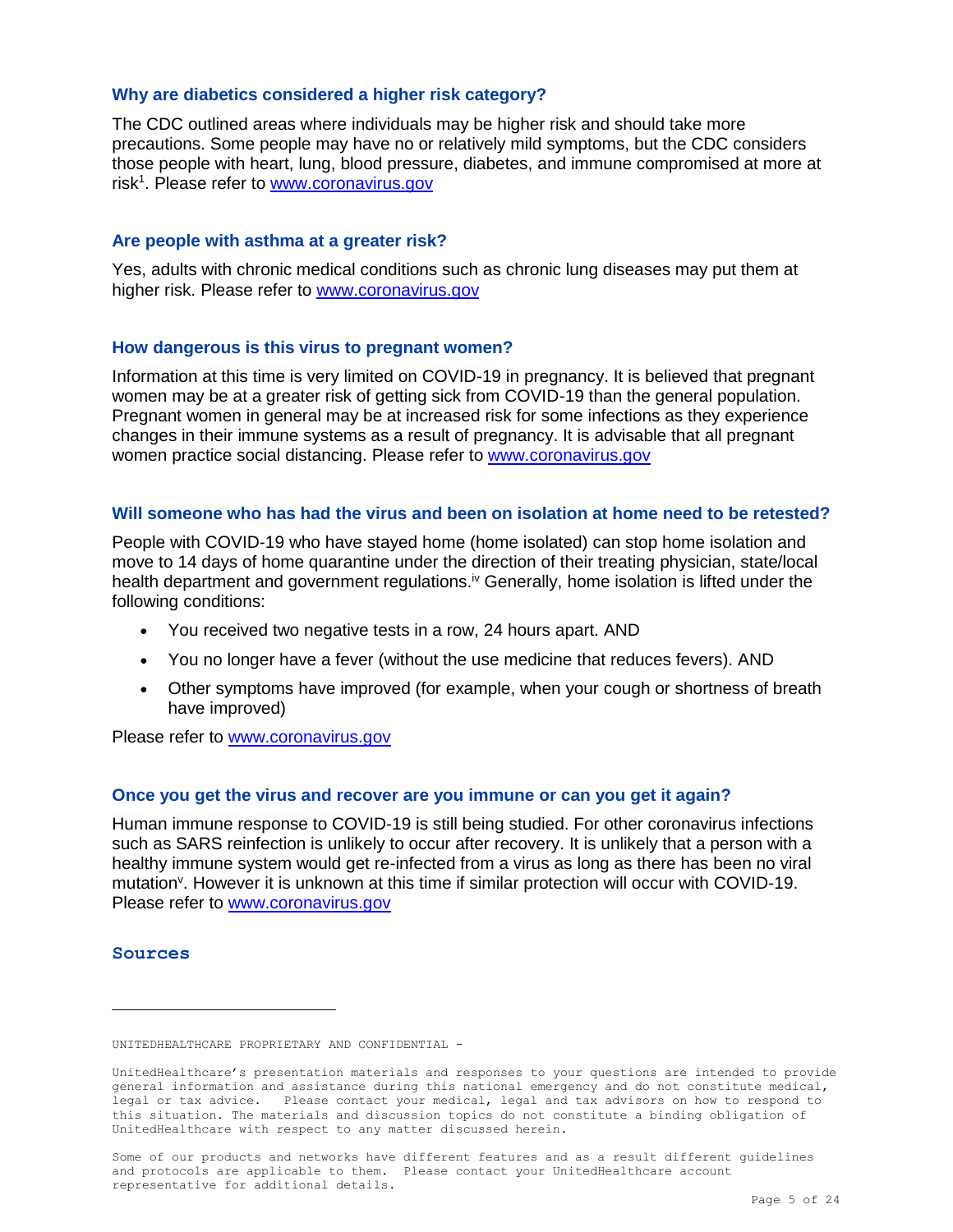- 1. China Centre for Disease Control & Prevention, Statistica
- 2. China Centre for Disease Control & Prevention, Italian Portal of Epidemiology for Public Health
- 3. medRxiv 2020.02.26.20028191
- 4. CDC, WHO, Laure, et.al, 2020
- 5. https://www.cdc.gov/safewater/effectiveness-on-pathogens.html
- 6. National Institute of Allergy and Infectious Diseases
- 7. CDC, WHO, Laure, et.al, 2020
- 8. National Institute of Allergy and Infectious Diseases

UNITEDHEALTHCARE PROPRIETARY AND CONFIDENTIAL -

UnitedHealthcare's presentation materials and responses to your questions are intended to provide general information and assistance during this national emergency and do not constitute medical, legal or tax advice. Please contact your medical, legal and tax advisors on how to respond to this situation. The materials and discussion topics do not constitute a binding obligation of UnitedHealthcare with respect to any matter discussed herein.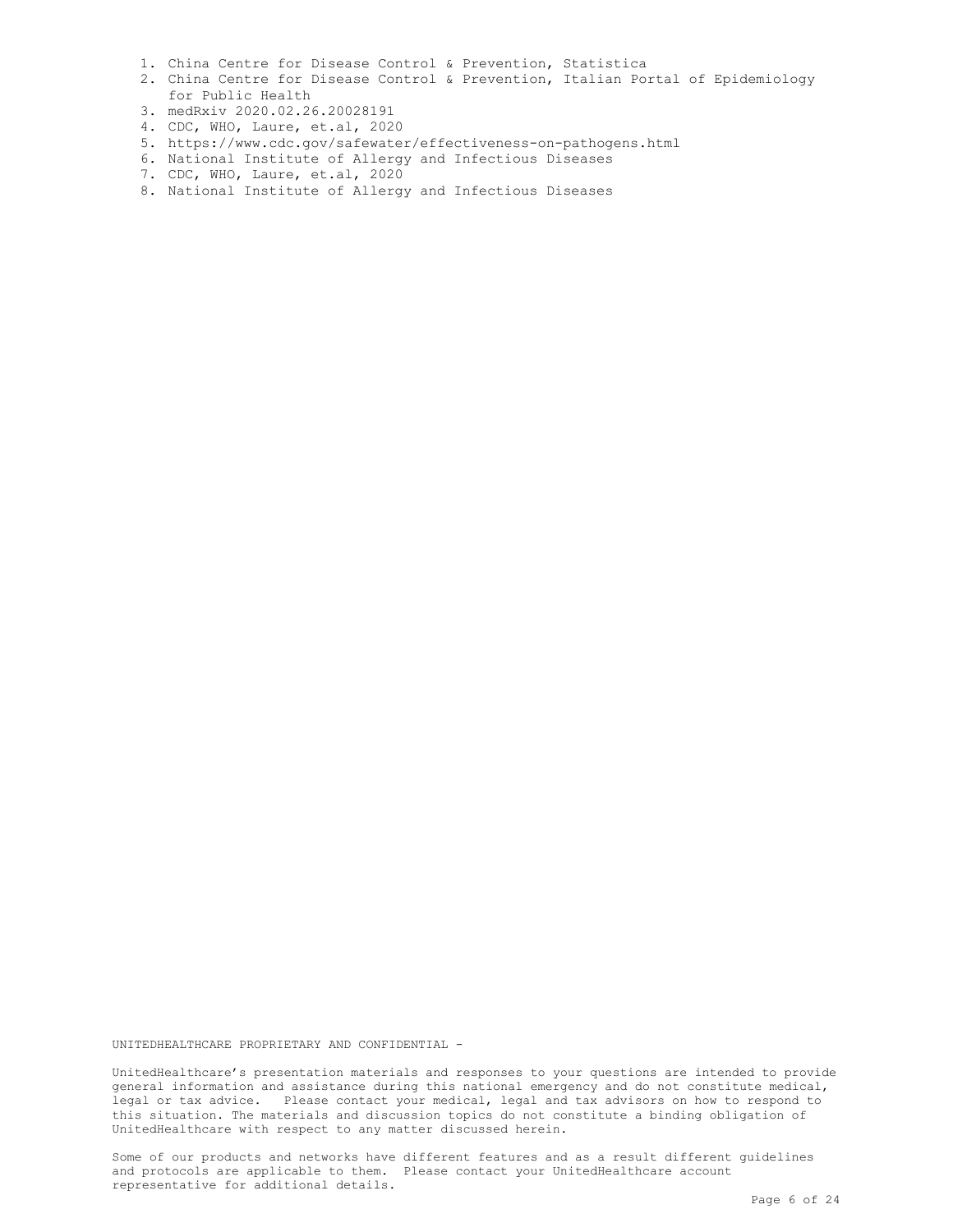## <span id="page-7-0"></span>**FEDERAL GUIDANCE**

#### **What information can you provide on the Federal Legislation that passed on March 18, 2020?**

The Families First Coronavirus Response Act (HR 6201) ("Act") requires group health plans and health insurance issuers offering group or individual health insurance coverage (including grandfathered plans) to cover COVID-19 testing and certain COVID-19 testing related items and services without cost sharing ( deductibles, copayments and coinsurance), prior authorization or other medical management requirements.

- This coverage includes the COVID-19 diagnostic test and a COVID testing-related visit to order or administer the test. A testing related visit may occur in a physician's office, via telehealth, in an urgent care center or in the emergency room.
- For plans with in- network and out- of- network benefits cost sharing (copayments, coinsurance and deductibles) will not apply.
- For plans with in- network benefits only, cost sharing (copayments, coinsurance, deductibles) will not apply for emergency services or when an in- network provider is not available.
- Telehealth services apply both in and out-of-network.
- We expect the bill to apply retroactively. Currently our approach will be to have these guidelines in place on April 1 (when the appropriate coding is available) and then work backward to re-adjust the claims to meet the March 18 effective date.

UNITEDHEALTHCARE PROPRIETARY AND CONFIDENTIAL -

UnitedHealthcare's presentation materials and responses to your questions are intended to provide general information and assistance during this national emergency and do not constitute medical, legal or tax advice. Please contact your medical, legal and tax advisors on how to respond to this situation. The materials and discussion topics do not constitute a binding obligation of UnitedHealthcare with respect to any matter discussed herein.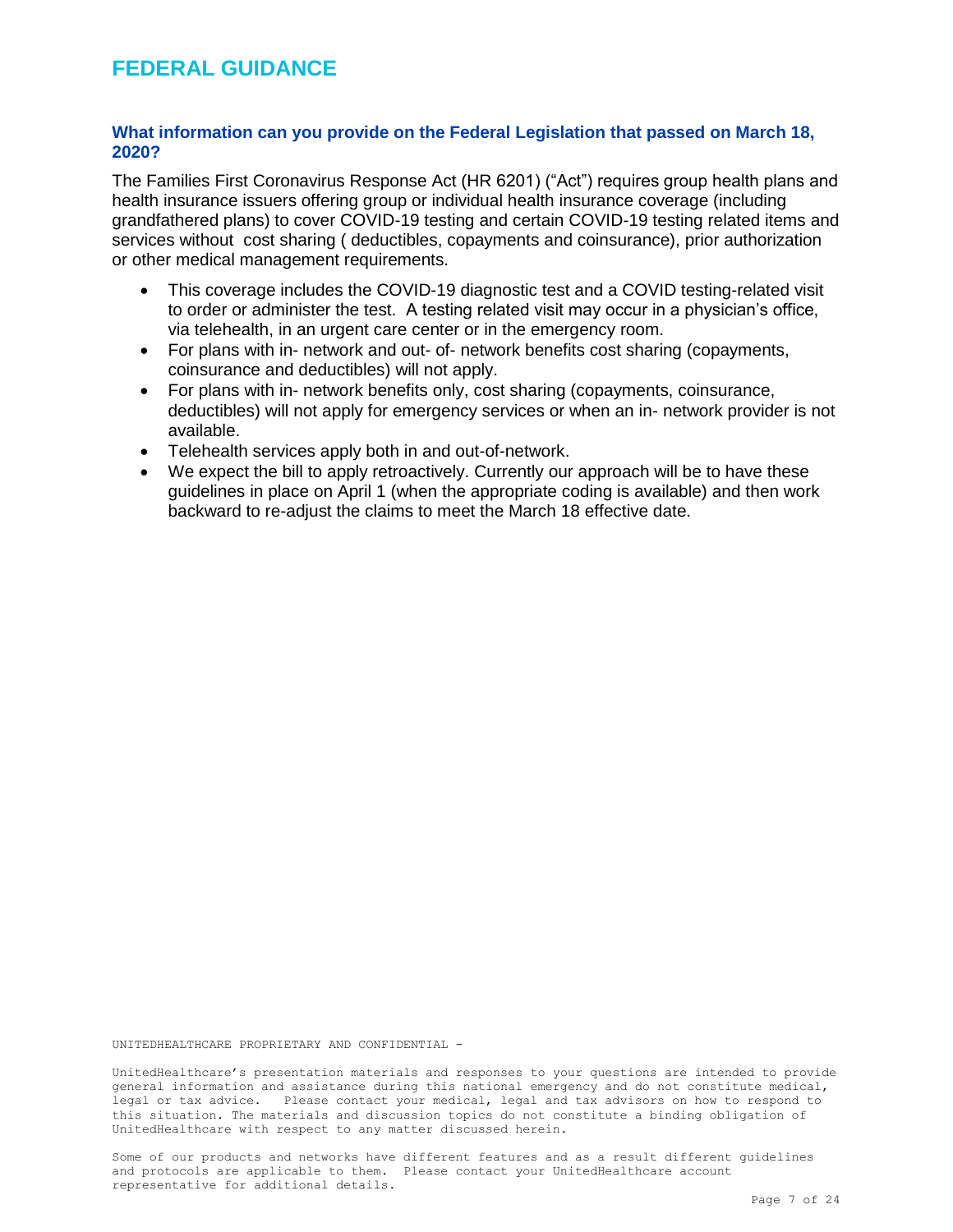## <span id="page-8-0"></span>**MEMBER SUPPORT**

#### **What is UnitedHealth Group doing to help members concerned with COVID-19?**

UnitedHealthcare has a team closely monitoring COVID-19, formerly known as the Novel Coronavirus or 2019-nCoV. Our top priority is the health and well-being of the people we serve.

As with any public health issue, UnitedHealthcare will work with and follow all guidance and protocols issued by the [U.S. Centers for Disease Control and Prevention \(CDC\),](https://www.cdc.gov/coronavirus/2019-ncov/about/index.html) Centers for Medicare & Medicaid Services (CMS), Food and Drug Administration (FDA), and state and local public health departments.

#### **Does UnitedHealthcare provide any support services for those people who have been affected by the virus?**

While the CDC website is the best place to go to stay up to date on this still developing situation, Optum is offering a free emotional support help line for all people impacted. This help line will provide those affected access to trained mental health specialists. The company's public toll-free help line number, **866-342-6892**, will be open 24 hours a day, seven days a week for as long as necessary.

This service is free of charge and open to anyone. Specially trained Optum mental health specialists help people manage their stress and anxiety so they can continue to address their everyday needs. Callers may also receive referrals to community resources to help them with specific concerns, including financial and legal matters.

In addition, Optum and UnitedHealthcare members with EAP and behavioral health benefits can access ongoing resources including Critical Incident Response Services (CIRS). We recommend they access through their account-specific support numbers. Emotional-support resources and information are also available online at [www.liveandworkwell.com.](https://urldefense.com/v3/__http:/www.liveandworkwell.com/__;!!Lywf0ypNYjE!Dd3bfIPw3oFE2776-Zskx83kge52yYwHKw2U5QNfGOzPZcZNBJG3MeX-ECqWokMd8_9h$)

#### **Are there any plans to enhance the support materials available on liveandworkwell related to this crisis?**

Yes - a COVID-19 portal went live on the liveandworkwell website on March 18.

#### **If an individual is tested and the provider rules out** COVID-19**, does the employee need any documentation that they can provide their employer for return to work clearance?**

This is a policy determined between the employer and employee.

#### **In light of the current situation, is UnitedHealthcare delaying member communications related to preventive campaigns?**

Yes. UnitedHealthcare will temporarily delay our preventive care reminders.

#### **Is UnitedHealthcare offering help to employees who are losing their health insurance coverage after being laid off?**

UNITEDHEALTHCARE PROPRIETARY AND CONFIDENTIAL -

UnitedHealthcare's presentation materials and responses to your questions are intended to provide general information and assistance during this national emergency and do not constitute medical, legal or tax advice. Please contact your medical, legal and tax advisors on how to respond to this situation. The materials and discussion topics do not constitute a binding obligation of UnitedHealthcare with respect to any matter discussed herein.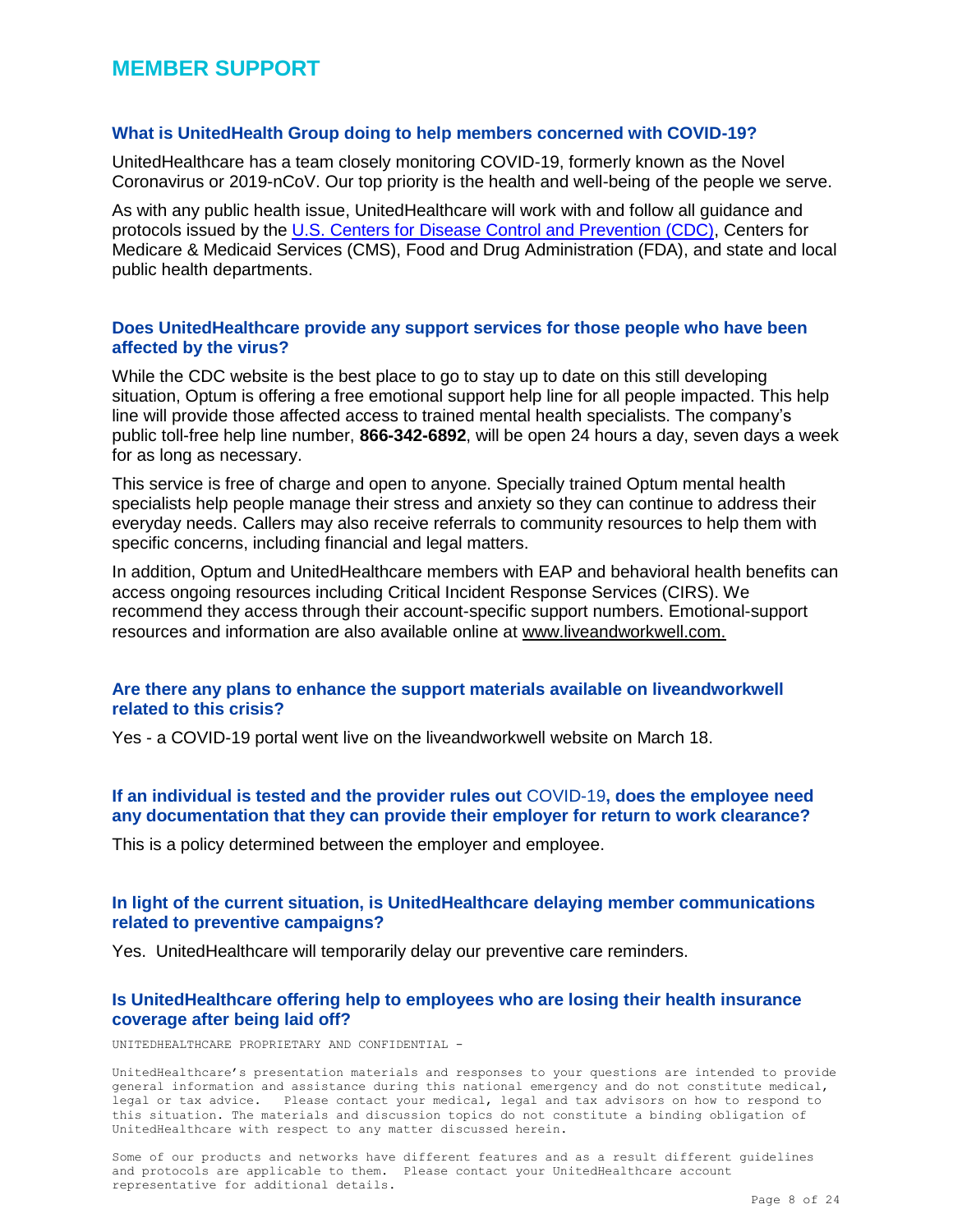UnitedHealthcare offers a range of individual health insurance plans. Interested people may contact (800) 827-9990 to speak with an advisor who can assist. They can also visit [https://www.healthmarkets.com](https://www.healthmarkets.com/) to apply directly.

#### **If a member has a valid prior authorization for a surgery that has been postponed, will the member be required to go through the prior authorization process again?**

Prior Authorization will remain in effect for 90 days from the date it was initially approved.

UNITEDHEALTHCARE PROPRIETARY AND CONFIDENTIAL -

UnitedHealthcare's presentation materials and responses to your questions are intended to provide general information and assistance during this national emergency and do not constitute medical, legal or tax advice. Please contact your medical, legal and tax advisors on how to respond to this situation. The materials and discussion topics do not constitute a binding obligation of UnitedHealthcare with respect to any matter discussed herein.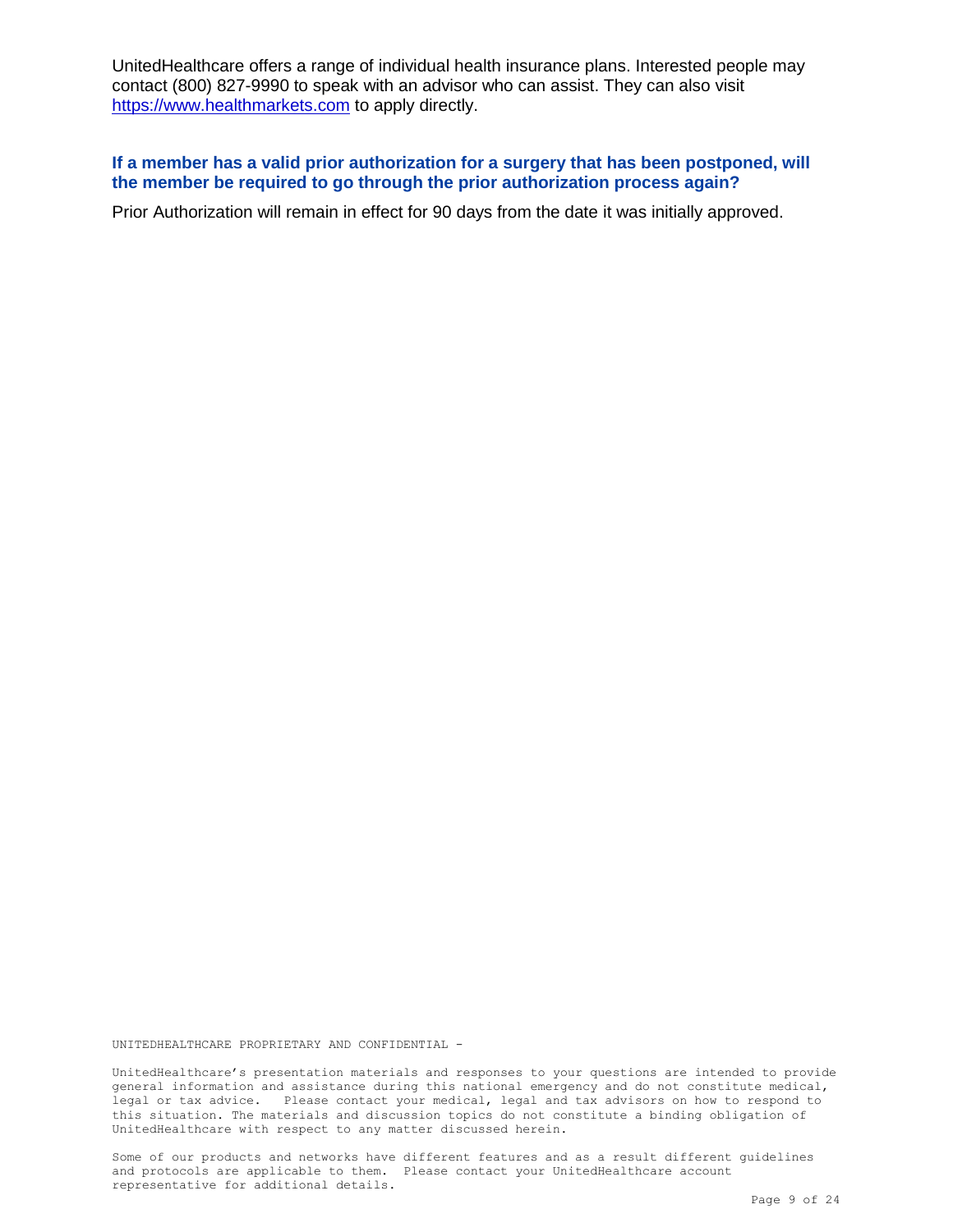# <span id="page-10-0"></span>**TESTING**

#### **Does UnitedHealthcare cover the test for COVID-19?**

UnitedHealthcare and its self-funded customers will waive cost sharing for COVID-19 testing during this national emergency. We are also waiving cost sharing for COVID-19 testing related visits during this same time, whether the testing related visit is received in a health care provider's office, an urgent care center, an emergency department or through a telehealth visit. This coverage applies to Medicare Advantage, Medicaid and fully insured and self-funded employer-sponsored plans.

Testing must be provided at approved locations in accordance with U.S. Centers for Disease Control and Prevention (CDC) guidelines.

Other costs beyond the test and test-related physician office, urgent care, emergency room, Virtual Visit and telehealth visit and items and services related to the visit will be covered based on terms in the medical plan and applicable state and federal mandates. Therefore, deductibles, copayments and coinsurance would apply to care, and certain services or supplies beyond the test itself and test-related provider visit.

#### **Do high-deductible plans with a Health Savings Account (HSA) cover the COVID-19 test prior to reaching a deductible?**

Yes. Such plans must cover the COVID-19 test and test-related visit at no cost share prior to the member meeting their deductible. If the member has already reached their deductible there is no additional deductible. Other costs beyond the test and test-related visit and items and services related to the visit will be covered based on terms in the medical plan. Therefore, deductibles, copayments and coinsurance would apply to care, certain services or supplies beyond the test and test-related visit itself.

#### **Will testing for COVID-19 be covered as a preventive service under the Affordable Care Act (ACA)?**

The cost of COVID-19 testing is considered an essential health benefit but is not classified as a preventative health benefit.

#### **What should a client do if they wish to cover more than just the test and test related expenses at no cost share?**

UnitedHealthcare is able to accommodate a client that wishes to cover certain services above and beyond cost share on diagnostic testing or test-related visit or to cover COVID-19 treatment. The client should discuss with the UnitedHealthcare account team.

UNITEDHEALTHCARE PROPRIETARY AND CONFIDENTIAL -

UnitedHealthcare's presentation materials and responses to your questions are intended to provide general information and assistance during this national emergency and do not constitute medical, legal or tax advice. Please contact your medical, legal and tax advisors on how to respond to this situation. The materials and discussion topics do not constitute a binding obligation of UnitedHealthcare with respect to any matter discussed herein.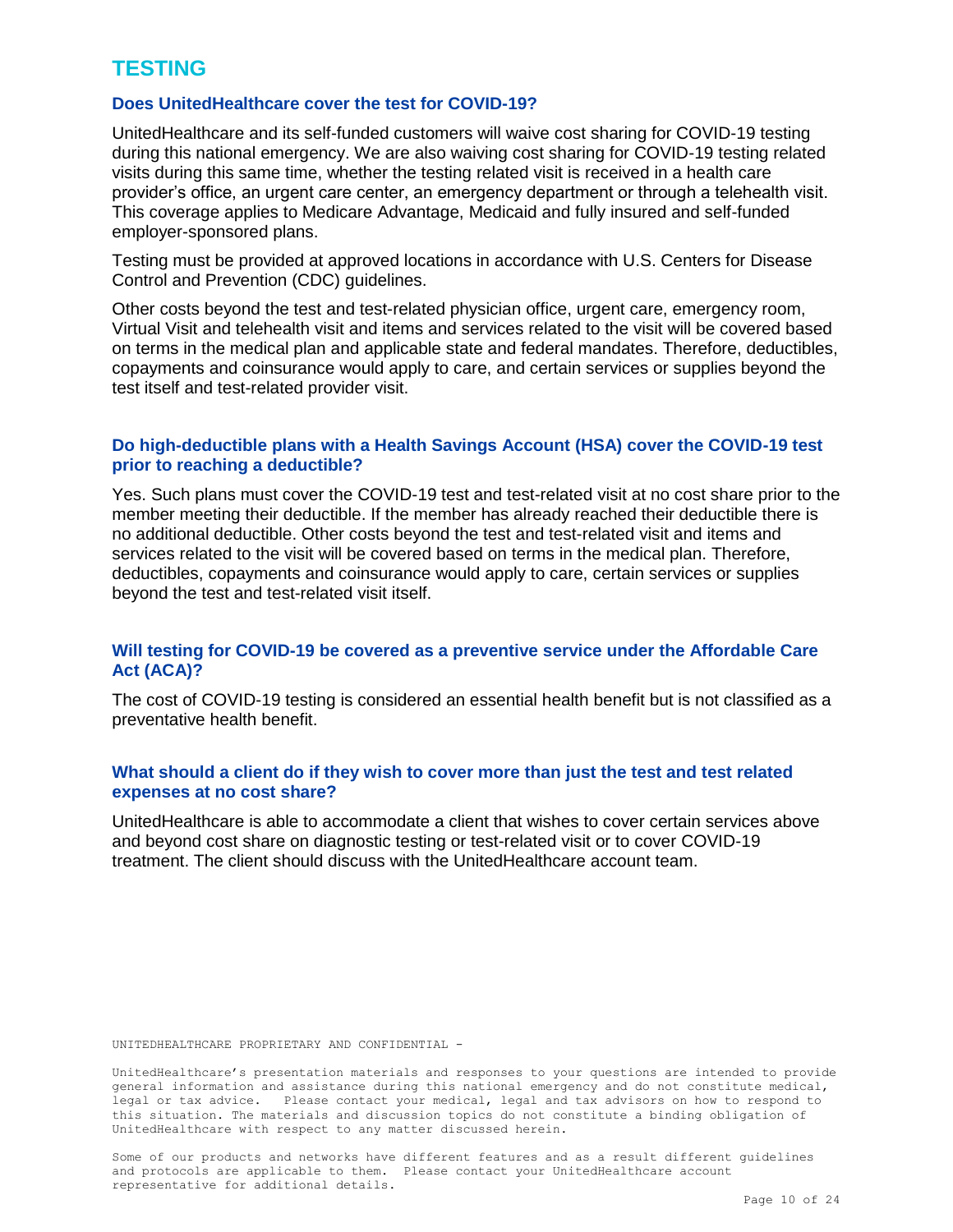#### **Where can a member go to get a COVID-19 test?**

If a primary physician or medical professional thinks the member may have COVID-19, they will contact the CDC or the local public health department for steps to follow on testing. Tests supplied by the CDC and some state public health departments are available at no charge. The Food and Drug Administration (FDA) has also approved testing at designated labs around the country.

The CDC recommends that providers use their judgment to determine if a patient should be tested. The provider may collect a respiratory specimen or in certain situations, the provider may refer a member to one of the approved testing locations and UnitedHealthcare will cover the COVID-19 test and test-related visit at no cost.

#### **Are tests readily available from physicians?**

The tests are being made available now, but check with your physician to see if they have the test or where you can you can go in your area for a test.

#### **What is the process if client requests to opt out of covering the test or test related expenses?**

Based on federal legislation passed on March 18, 2020, all plans are required to cover these services without cost sharing during the emergency period.

#### **Do high-deductible plans with a Health Savings Account (HSA) cover the COVID-19 test prior to reaching a deductible?**

Yes, as required under federal legislation such plans must cover the COVID-19 test and other testing related visits and services and items related to the visit at no cost share prior to the member meeting their deductible. Other costs beyond the test and related visits will be covered based on the terms of the member's medical plan benefits. Therefore, deductibles, copayments and coinsurance would apply to care, services or supplies beyond the test itself.

#### **Will drive-up testing be an option?**

As long as the testing place is at an FDA approved facility/location and administered in accordance CDC Guidelines, it will be covered. For temporary testing locations like drive-up clinics, we are still determining how this process will work.

#### **Can a member self-refer for the test?**

No. A member should call their physician right away if they believe they have been exposed to COVID-19. The provider will have special procedures to follow. If the provider feels a COVID-19 test is indicated, the provider will collect a respiratory specimen. In certain situations, the provider may refer a member to an approved testing location and UnitedHealthcare will cover the test at without cost sharing.

UNITEDHEALTHCARE PROPRIETARY AND CONFIDENTIAL -

UnitedHealthcare's presentation materials and responses to your questions are intended to provide general information and assistance during this national emergency and do not constitute medical, legal or tax advice. Please contact your medical, legal and tax advisors on how to respond to this situation. The materials and discussion topics do not constitute a binding obligation of UnitedHealthcare with respect to any matter discussed herein.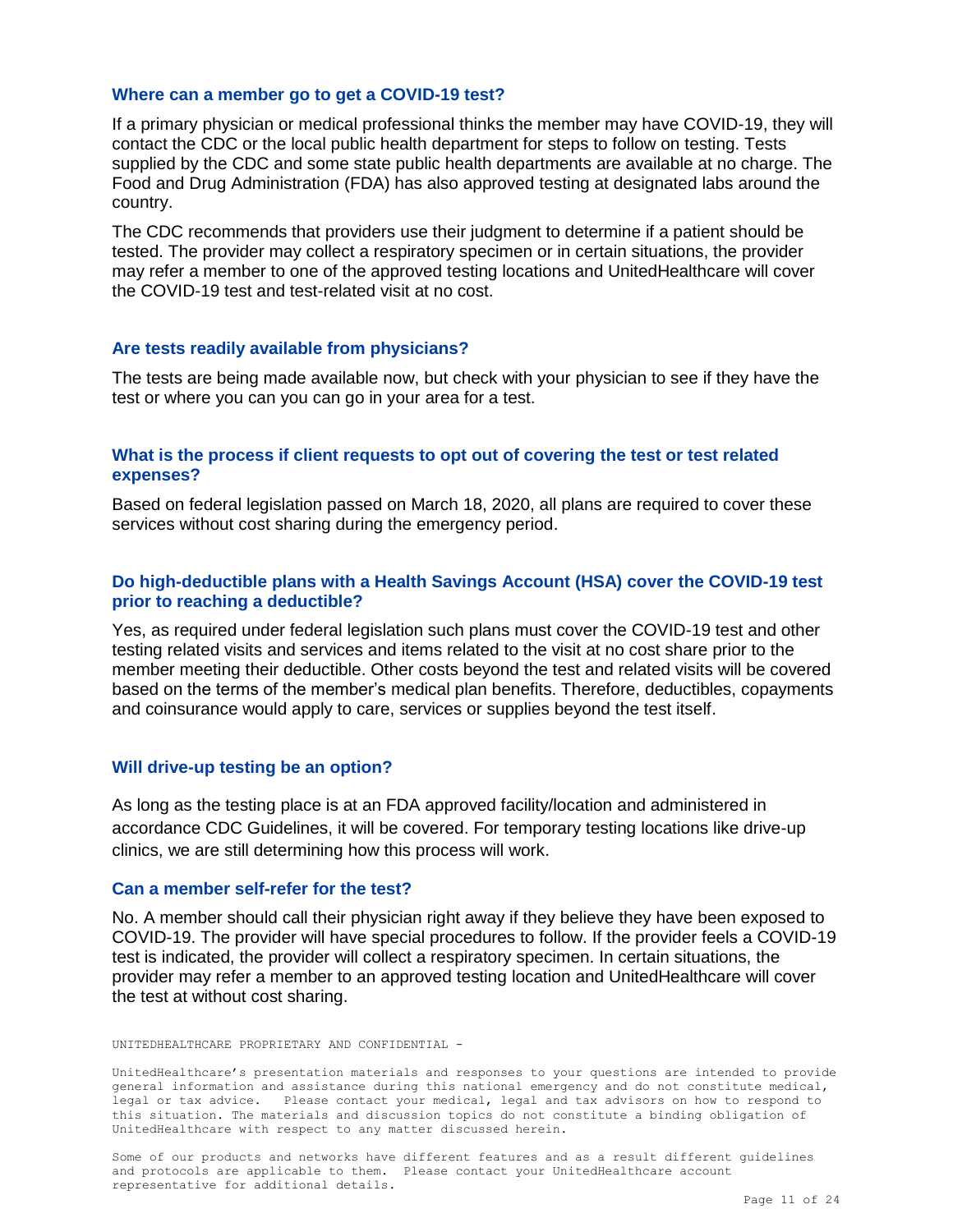#### **If the test comes back positive for COVID-19, will my treatment be covered?**

Treatment for COVID-19 would be covered in accordance with the terms of the medical plan. Cost share, deductibles, copays and coinsurance, will apply to treatment beyond the test and test-related visit.

Requirements may differ in some states. Discuss with your UnitedHealthcare account representative.

#### **Are more labs, such as LabCorp and Quest, available for testing,?**

Yes, per the CDC as of March 23, the total number of public health laboratories that have completed verification and are offering testing is 91. This includes one or more PHL in 50 states plus DC, Guam and Puerto Rico. CDC is updating this information regularly.

[https://www.cdc.gov/coronavirus/2019-ncov/cases-updates/testing-in](https://www.cdc.gov/coronavirus/2019-ncov/cases-updates/testing-in-us.html?CDC_AA_refVal=https%3A%2F%2Fwww.cdc.gov%2Fcoronavirus%2F2019-ncov%2Ftesting-in-us.html)[us.html?CDC\\_AA\\_refVal=https%3A%2F%2Fwww.cdc.gov%2Fcoronavirus%2F2019](https://www.cdc.gov/coronavirus/2019-ncov/cases-updates/testing-in-us.html?CDC_AA_refVal=https%3A%2F%2Fwww.cdc.gov%2Fcoronavirus%2F2019-ncov%2Ftesting-in-us.html) [ncov%2Ftesting-in-us.html](https://www.cdc.gov/coronavirus/2019-ncov/cases-updates/testing-in-us.html?CDC_AA_refVal=https%3A%2F%2Fwww.cdc.gov%2Fcoronavirus%2F2019-ncov%2Ftesting-in-us.html)

#### **Should children exhibiting symptoms be tested?**

UnitedHealthcare encourages members with children to contact their child's pediatrician, who will review the symptoms and determine if a test is recommended.

#### **How long before test results are known?**

Test results were taking three to four days early on; however, that is speeding up with the incorporation of more labs. A 24-48-hour turnaround now is more common.

UNITEDHEALTHCARE PROPRIETARY AND CONFIDENTIAL -

UnitedHealthcare's presentation materials and responses to your questions are intended to provide general information and assistance during this national emergency and do not constitute medical, legal or tax advice. Please contact your medical, legal and tax advisors on how to respond to this situation. The materials and discussion topics do not constitute a binding obligation of UnitedHealthcare with respect to any matter discussed herein.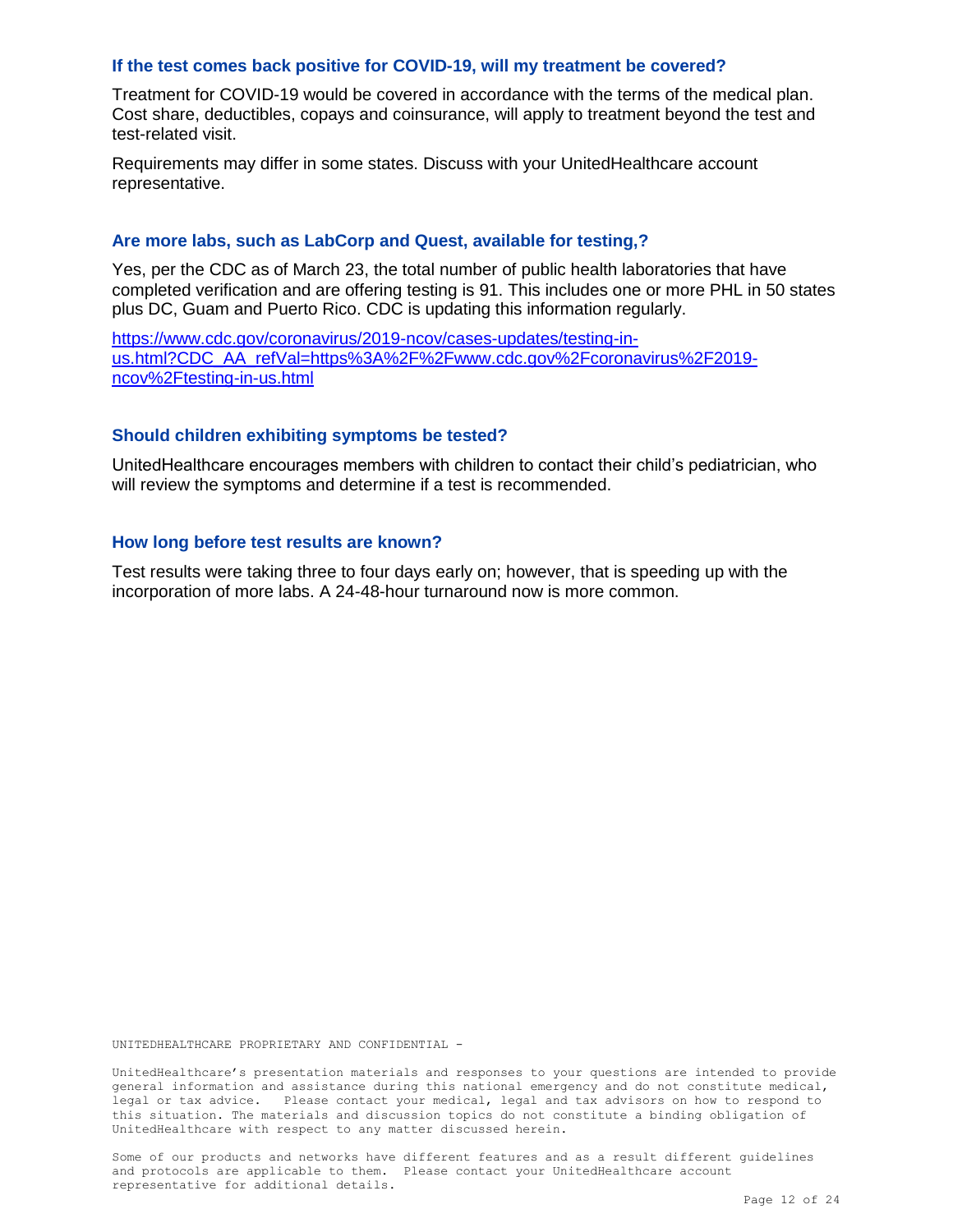# <span id="page-13-0"></span>**PHARMACY COVERAGE**

.

#### **Will pharmacy coverage or treatment be impacted by COVID-19?**

Eligible fully insured and self–funded UnitedHealthcare and OptumRx members who need an early prescription refill to ensure they have sufficient medication on hand may request one through their current pharmacy. We encourage members to consider their current supply as well as their near term medication needs prior to refilling prescriptions early.

The recent change to the refill too soon edit allows members with active eligibility to obtain an early refill of their prescription medications if they have refills remaining on file at a participating retail, specialty or mail-order pharmacy.

The refill obtained will stay consistent with the standard days' supply previously filled by the member as allowed by their plan (e.g., 30 or 90 day supply).

Delivery options are available through Optum home delivery, which has no delivery fees and through select retail pharmacies including Walgreens and CVS who have waived delivery fees.

UNITEDHEALTHCARE PROPRIETARY AND CONFIDENTIAL -

UnitedHealthcare's presentation materials and responses to your questions are intended to provide general information and assistance during this national emergency and do not constitute medical, legal or tax advice. Please contact your medical, legal and tax advisors on how to respond to this situation. The materials and discussion topics do not constitute a binding obligation of UnitedHealthcare with respect to any matter discussed herein.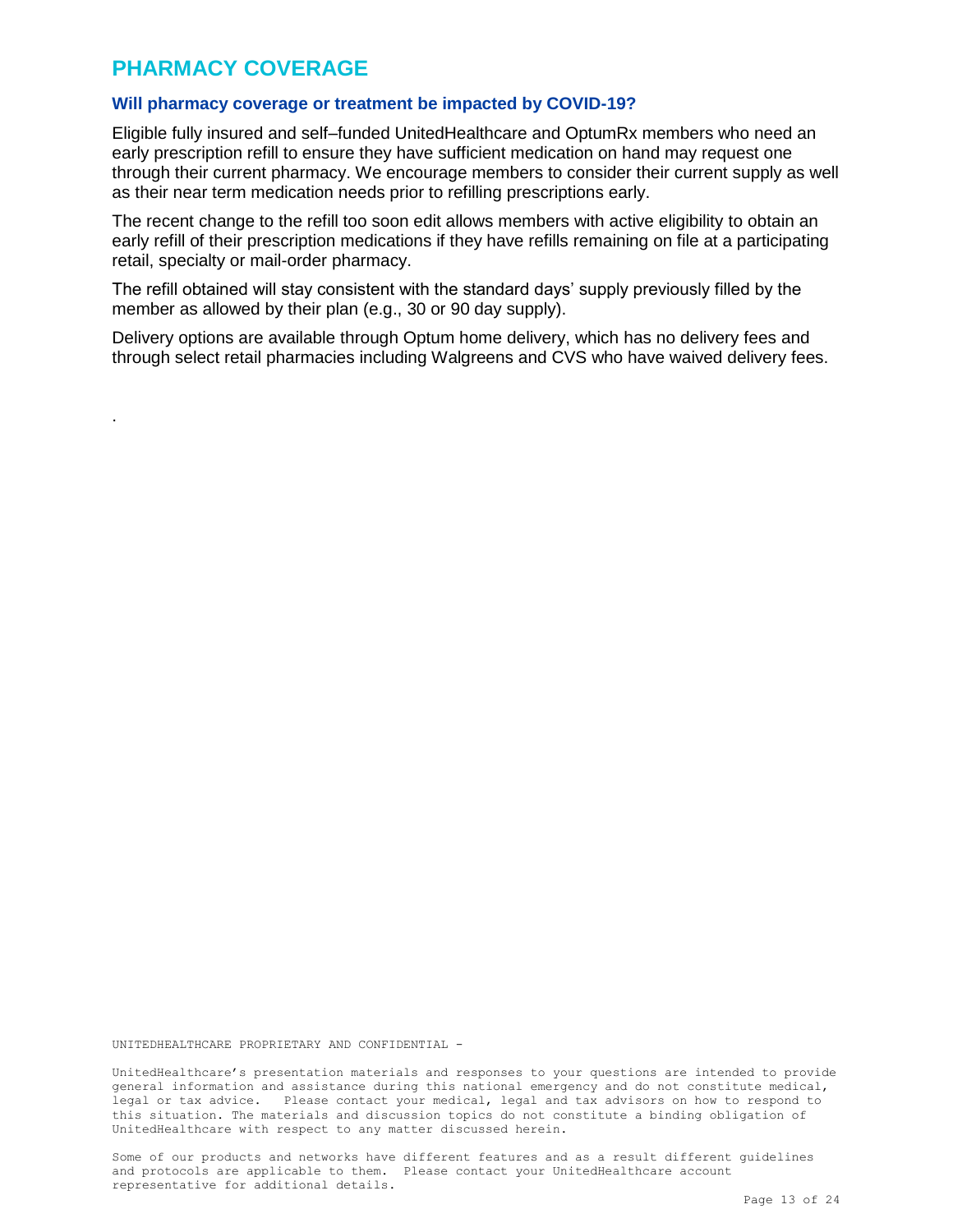# <span id="page-14-0"></span>**SPECIAL ENROLLMENT**

*Note: This section applies to fully insured customers. Self-funded customers may choose to amend their eligibility requirements to align with this special enrollment period for fully insured customers, at their discretion. Customer should contact their stop loss carrier.*

#### **Is there a special open enrollment period in response to the COVID-19 National Emergency**?

To assist members in accessing care in light of COVID-19, UnitedHealthcare is providing its fully-insured small and large employer customers with a *Special COVID-19 Enrollment Opportunity* to enroll employees who previously did not to enroll in coverage. The opportunity will be limited to those employees who previously did not elect coverage for themselves (spouses or children) or waived coverage. See **Notice of Special COVID-19 Enrollment Opportunity** document for details.

- The enrollment opportunity will extend from March 23, 2020, to April 6, 2020. Effective date is April 1.
- Customers are not required to adopt the *Special COVID-19 Enrollment Opportunity*. Because of this, no opt out action is required on their behalf. UnitedHealthcare realizes each situation is unique, and each customer must make their own decisions on the enrollment opportunity.
- Dependents, such as spouses and children, can be added if they are enrolled in the same coverage or benefit option as the employee.
- Standard waiting periods will be waived; however, existing eligibility and state guidelines will apply.
- For small employers (2-50), a wage and tax statement will be needed to validate the employee's eligibility.

#### **If an insured customer has multiple plan options and opts into the Special Open Enrollment, can current members change plans?**

No. The Special Open Enrollment period is NOT intended to allow members to change plan options.

The Special Open Enrollment is merely waiving policy restrictions on adding new enrollees outside of open enrollment or normal special enrollment period. The employer sponsored group health plan will decide if they want to offer the option for new entrants to the plan

#### **If an insured employer has only a single benefit plan, but wants to change the plan midyear to a leaner plan design to save money will UnitedHealthcare allow it?**

Yes. During the next 90 days, and one time only, if an employer wishes to buy down their benefit plan, UnitedHealthcare will allow it. The group's effective date will not change.

#### **Can an insured employer add an additional leaner plan and have a Special Open Enrollment?**

UNITEDHEALTHCARE PROPRIETARY AND CONFIDENTIAL -

UnitedHealthcare's presentation materials and responses to your questions are intended to provide general information and assistance during this national emergency and do not constitute medical, legal or tax advice. Please contact your medical, legal and tax advisors on how to respond to this situation. The materials and discussion topics do not constitute a binding obligation of UnitedHealthcare with respect to any matter discussed herein.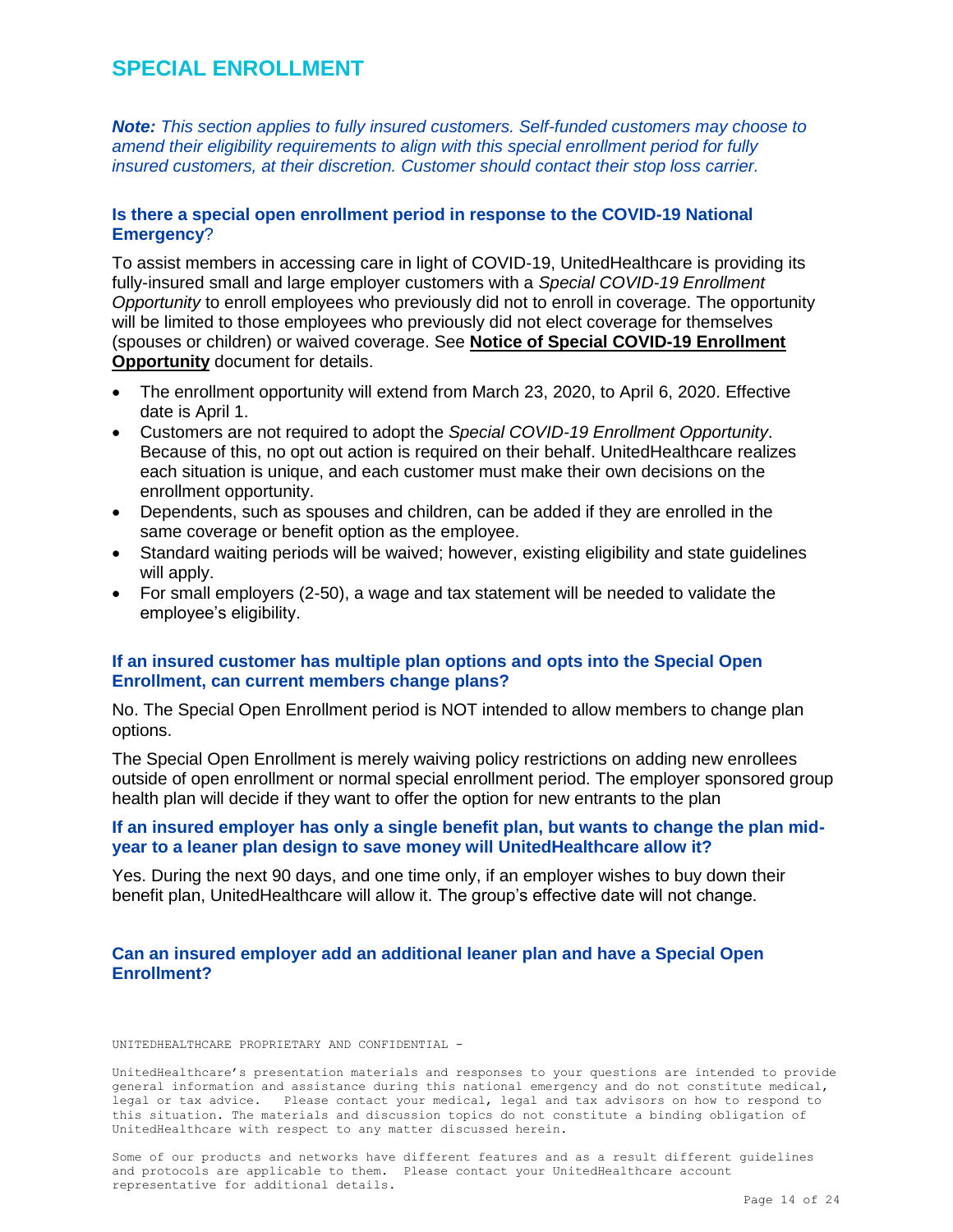No, because the additional plan would need to be uniformly available to eligible classes of employees, and we are not allowing plan changes mid-year for customers with multiple plan designs, this is not available as an option.

UNITEDHEALTHCARE PROPRIETARY AND CONFIDENTIAL -

UnitedHealthcare's presentation materials and responses to your questions are intended to provide general information and assistance during this national emergency and do not constitute medical, legal or tax advice. Please contact your medical, legal and tax advisors on how to respond to this situation. The materials and discussion topics do not constitute a binding obligation of UnitedHealthcare with respect to any matter discussed herein.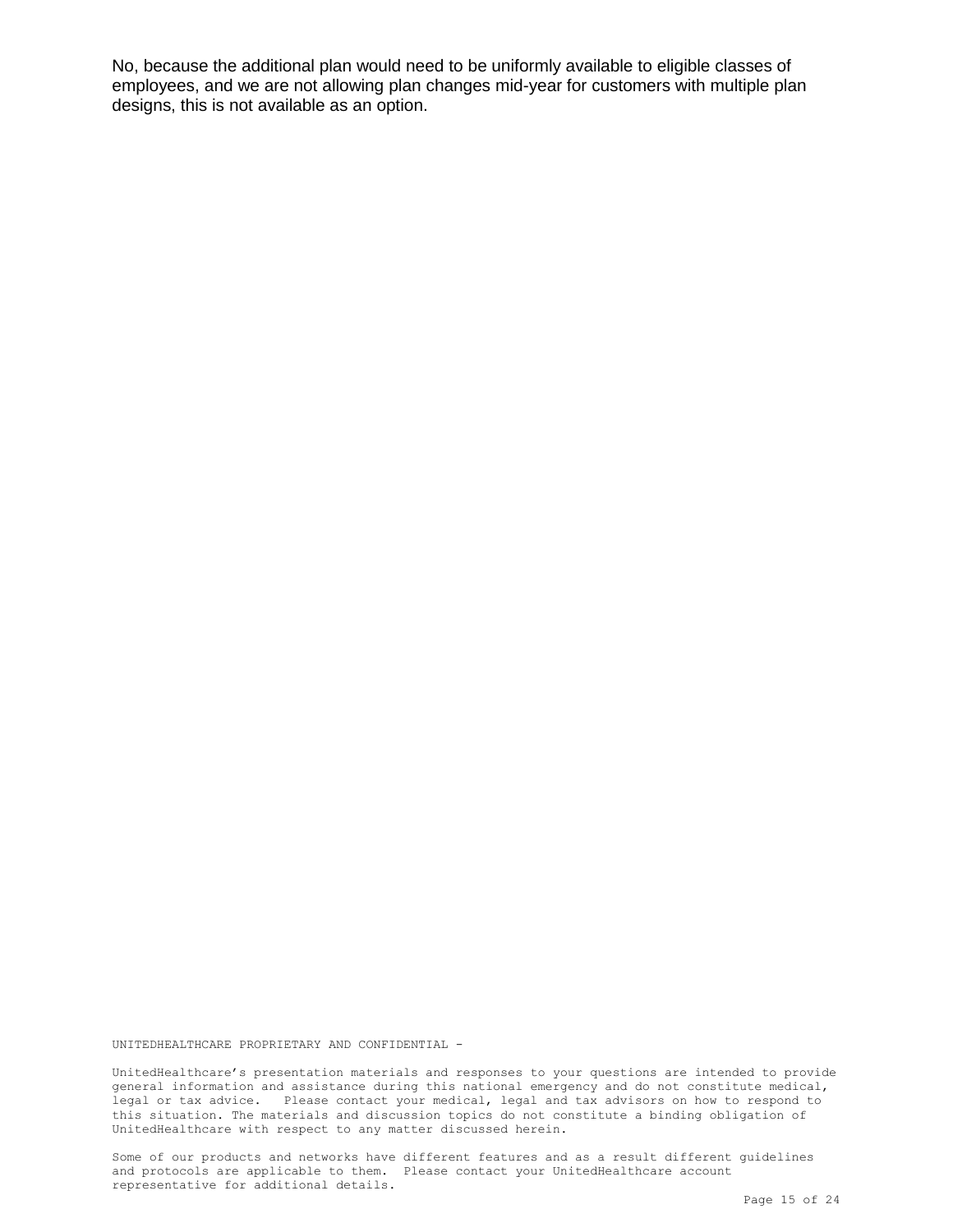# <span id="page-16-0"></span>**FULLY INSURED –BUSINESS DISRUPTION SUPPORT**

#### **If a fully insured employer reduces hours for part or their entire workforce in response to the COVID-19 National Emergency can the company continue to cover those employees?**

**For health plan products:** Through May 31, 2020, UnitedHealthcare is temporarily relaxing its requirement that employees be actively working to be eligible for coverage and will allow you to cover your reduced hour employees, as long as you pay the monthly premium. Please note that you must offer this coverage on a uniform, non-discriminatory basis.

**For Life, Accidental Death & Dismemberment (AD&D), Critical Illness Protection (CIPP), Accident Protection (APP), Hospital Indemnity Protection (HIPP) products:** Coverage due to an approved termination is outlined in the Termination of Covered Person Insurance or Termination of Covered Employee Insurance section of these policies. It may vary as some customers may have purchased enhanced coverage. Our standard language (which applies to most customers have) for all of these products allows for coverage to continue due to an approved termination for up to 3 months from the date he/she stopped active work.

**For Short Term Disability (STD), Long Term Disability (LTD) products:** Coverage due to an approved termination is outlined in the Termination of Covered Person Insurance section of these policies. It may vary by customer as some customers may have purchased enhanced coverage. Standard language allows for coverage to continue due to a temporary termination until the end of the month following the month in which the termination began.

#### **Is UnitedHealthcare considering off-renewal premium changes for small businesses that may be financially impacted?**

No, UnitedHealthcare is not changing premium rates off renewal for small business.

#### **Can employers use credit cards to pay premiums?**

No, UnitedHealthcare is unable to accept credit card payments for group premium this time.

#### **Will you waive any rehire waiting period for re-hired employees who were terminated due to Covid 19.**

Yes.

#### **Will UnitedHealthcare allow fully-insured clients to continue to offer medical benefits to furloughed or with reduced hours due to COVID-19?**

Yes, we will temporarily allow it as long as the plan sponsor continues to pay the premiums and offers the option to all furloughed employees on an equal basis.

#### **What continuation of coverage applies if my plan is fully insured and one or more employees are terminated as a result of COVID-19?**

#### Standard COBRA and state continuation protocols apply.

UNITEDHEALTHCARE PROPRIETARY AND CONFIDENTIAL -

UnitedHealthcare's presentation materials and responses to your questions are intended to provide general information and assistance during this national emergency and do not constitute medical, legal or tax advice. Please contact your medical, legal and tax advisors on how to respond to this situation. The materials and discussion topics do not constitute a binding obligation of UnitedHealthcare with respect to any matter discussed herein.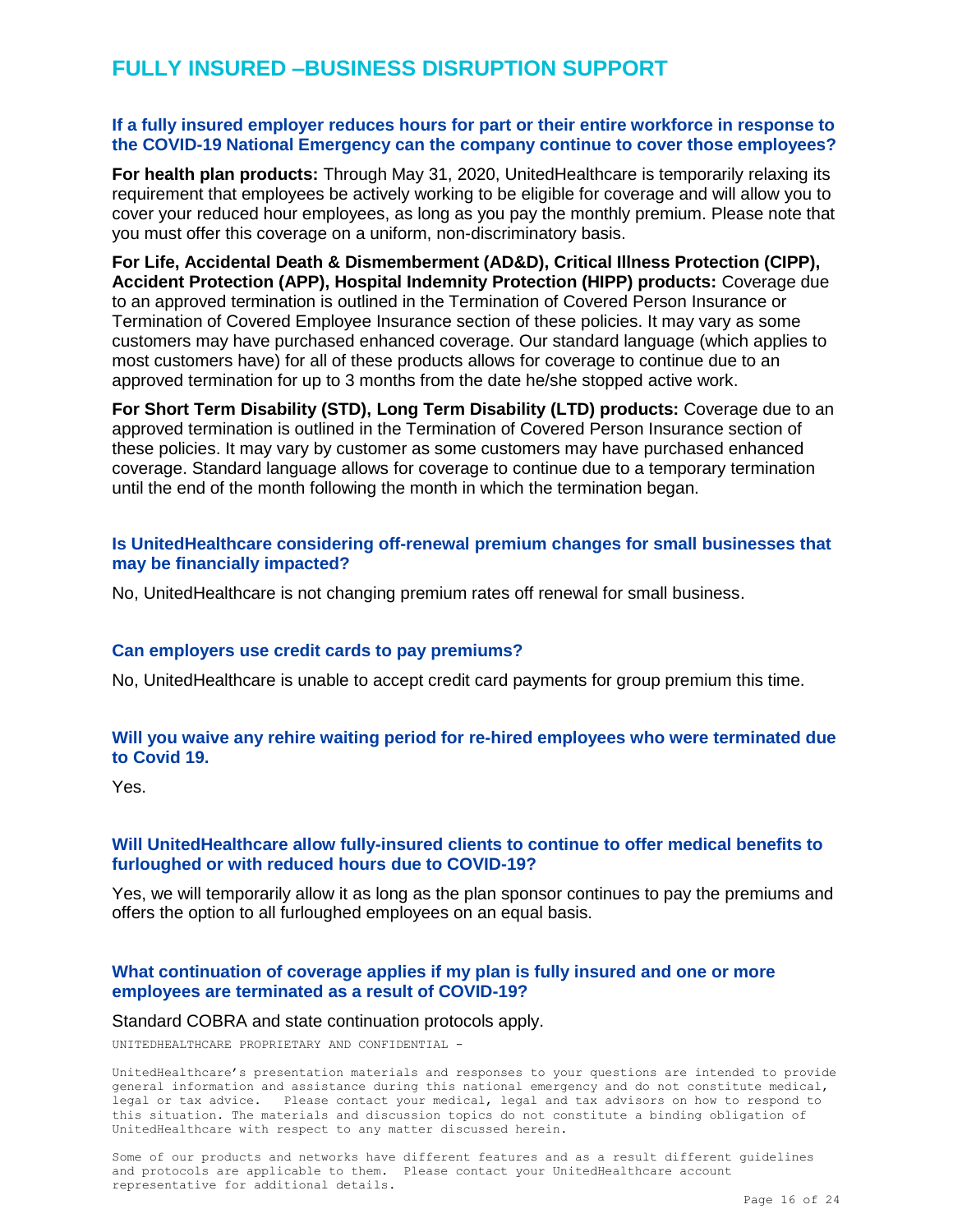#### **If I terminate employees in the middle of the month as a result of COVID-19, will my fully insured coverage extend for the terminated employees until the end of the month?**

If premiums have been remitted for the month, coverage will continue through the end of that month.

#### **What if employees are terminated and either they do not elect COBRA or there is no COBRA available because the group health plan has been discontinued?**

If employees are terminated and either they do not elect COBRA or there is no COBRA available, the employee has the opportunity to enroll in the Exchange in their state. Both small employers and individuals must elect Exchange Market Place Coverage within 60 days of the termination or they will have to wait until the next open enrollment period.

UnitedHealthcare offers individuals a range of individual health insurance plans. Interested people may contact (800) 827-9990 to speak with an advisor who can assist. They can also visit [https://www.healthmarkets.com](https://www.healthmarkets.com/) to apply directly.

#### **If my group's enrollment drops by more than 10% as a result of the COVID-19 National Emergency, will my rates and premiums on my fully-insured plan be subject to change?**

Small group ACR rates will not be adjusted off renewal.

For large group, for the present time, if the loss of enrollment is a result of the COVID-19 situation, rates and premiums will not be adjusted off renewal.

UNITEDHEALTHCARE PROPRIETARY AND CONFIDENTIAL -

UnitedHealthcare's presentation materials and responses to your questions are intended to provide general information and assistance during this national emergency and do not constitute medical, legal or tax advice. Please contact your medical, legal and tax advisors on how to respond to this situation. The materials and discussion topics do not constitute a binding obligation of UnitedHealthcare with respect to any matter discussed herein.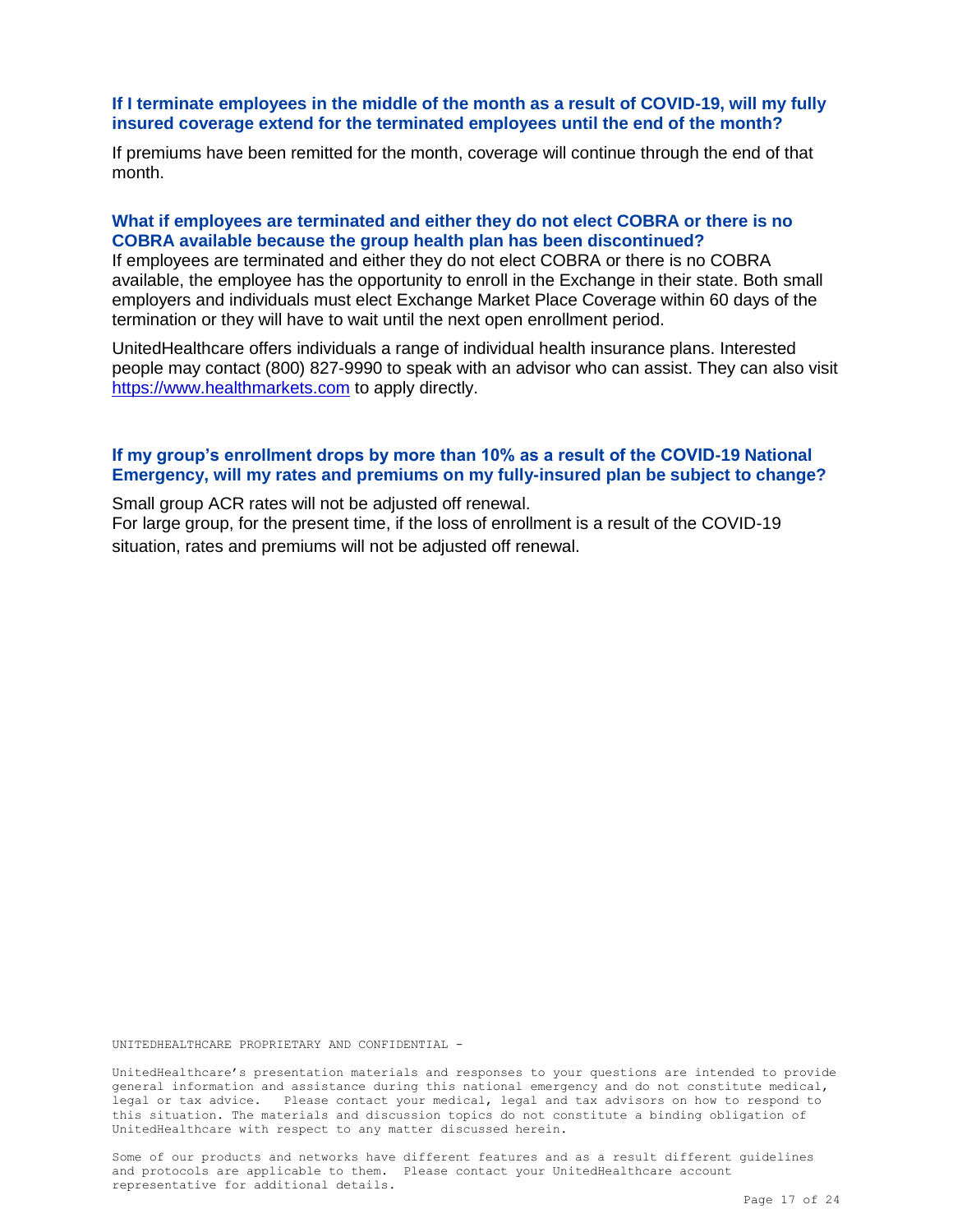# <span id="page-18-0"></span>**ASO – BUSINESS DISRUPTION AND STOP LOSS SUPPORT**

#### **PLEASE REFER TO OTHER SECTIONS FOR ADDITIONAL INFORMATION.**

#### **What should a self-funded employer consider relative to stop loss risk, plan documents, cost projections or other implications concerning COVID-19?**

Self-funded clients are considered the plan fiduciary. As such, they are the final authority on plan design provisions and should consult with their professional advisors.

#### **Will UnitedHealthcare Insurance Company (UHIC) and UHIC-BP stop loss policies follow the underlying plan document to determine eligible, or not covered, stop loss insurance claims?**

Plans that automatically include coverage for services covered based on the Federal legislation (e.g., Family First Coronavirus Response Act) and follow either UnitedHealthcare's recommended-standard option or Alternative Option 1 will automatically have eligible claims considered eligible charges under our stop loss policy. However, we will not automatically include stop loss insurance coverage for plans electing benefits above those two options.

Eligibility guidelines under our stop loss policy will follow the underlying plan design eligibility guidelines. This includes Leave of Absence, Temporary Layoffs, Active at Work Provisions and COBRA. Our stop loss will also accommodate the Plan's waiver of rehire waiting periods should the Plan choose to change its eligibility rules to do so. The one exception to this provision is that we will NOT agree to coverage for newly enrolled individuals due to any "Special Open Enrollments".

#### **If a client reduces the hours of part of their workforce in response to the COVID-19 National Emergency, can a self-funded company continue to cover those employees?**

Yes. If UnitedHealthcare is your stop loss carrier, as long as you continue to pay administrative fees and claims costs, along with your stop loss premium, you may continue to cover reducedhour employees even though they are not actively at work during the emergency. Please note that you must administer the plan on a uniform, nondiscriminatory basis. You may not choose only certain people for whom you continue to pay claims.

All clients with a third party stop loss carrier are responsible for confirming with their stop loss insurer\* that their stop loss coverage aligns with their plan coverage decision as well as any questions about covering reduced hour employees who are not actively at work for some period.

Although we are communicating our intentions with Optum Stop Loss, **we still require client's to confirm their stop loss coverage direct with Optum Stop Loss.** 

#### **What about continuation coverage for self-funded plans?**

If your group is subject to COBRA, as long as one person remains actively employed, terminated employees may elect to continue coverage under COBRA under the normal notice and election procedure. If UnitedHealthcare is not your stop loss carrier, be sure to check with your stop loss carrier about any rules it may have regarding minimum enrollment of active employees for stop loss coverage. If the plan has no active employees, the plan is terminated

UNITEDHEALTHCARE PROPRIETARY AND CONFIDENTIAL -

UnitedHealthcare's presentation materials and responses to your questions are intended to provide general information and assistance during this national emergency and do not constitute medical, legal or tax advice. Please contact your medical, legal and tax advisors on how to respond to this situation. The materials and discussion topics do not constitute a binding obligation of UnitedHealthcare with respect to any matter discussed herein.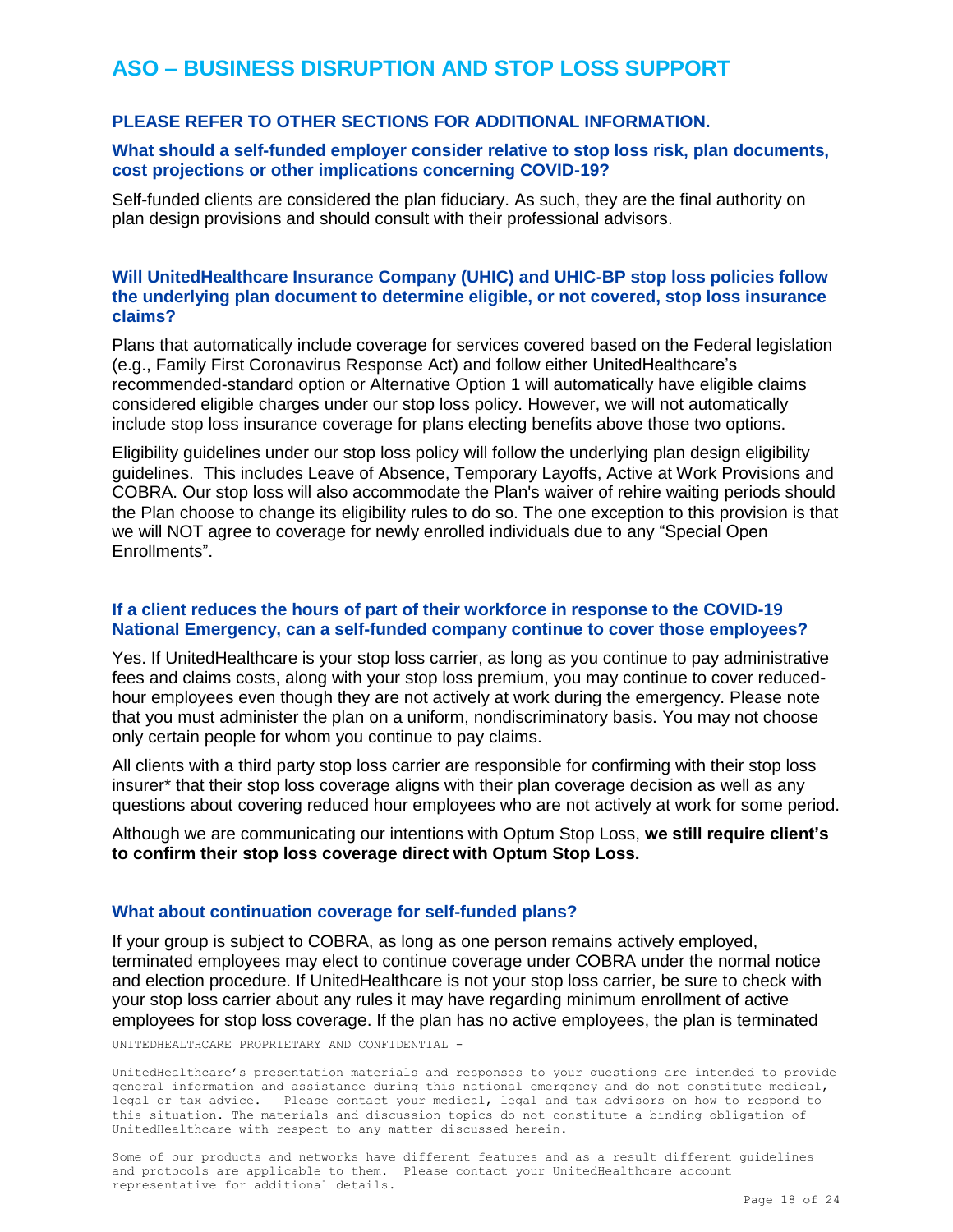and COBRA is not an option. In that case, employees would have a special enrollment period to enroll in individual coverage. You may contact Health Market (800) 827-9990 or [https://www.healthmarkets.com](https://www.healthmarkets.com/) for individual market coverage options.

Although we are communicating our intentions with Optum Stop Loss, **we still require client's to confirm their stop loss coverage direct with Optum Stop Loss.** 

#### **What is the process for a self-funded client on UNET declines to cover the test and testrelated expenses at no cost share?**

Based on federal legislation passed on March 18, all plans are required to cover these services.

#### **How will your stop loss handle timely filing for stop loss claims?**

UHIC and UHIC-BP will ensure coverage for any eligible stop loss claims if the underlying plan covers the claims. Note – please refer clients with third party stop loss to their stop loss insurer for response.

#### **Are you offering fee holidays?**

No, we are not waiving administrative fees nor stop loss premium. Our contracts include standard provisions for late payment.

#### **Are furloughed employees eligible for fully insured plans?**

Employees remain eligible for coverage if they remain an active employee during periods of temporary layoffs and/or reduction in hours. UnitedHealthcare is reliant on employers to notify us of employment status of their employees. If the employer chooses to pay for their coverage, then you would not notify us of a coverage change and furloughed employees would remain on the plan.

UNITEDHEALTHCARE PROPRIETARY AND CONFIDENTIAL -

UnitedHealthcare's presentation materials and responses to your questions are intended to provide general information and assistance during this national emergency and do not constitute medical, legal or tax advice. Please contact your medical, legal and tax advisors on how to respond to this situation. The materials and discussion topics do not constitute a binding obligation of UnitedHealthcare with respect to any matter discussed herein.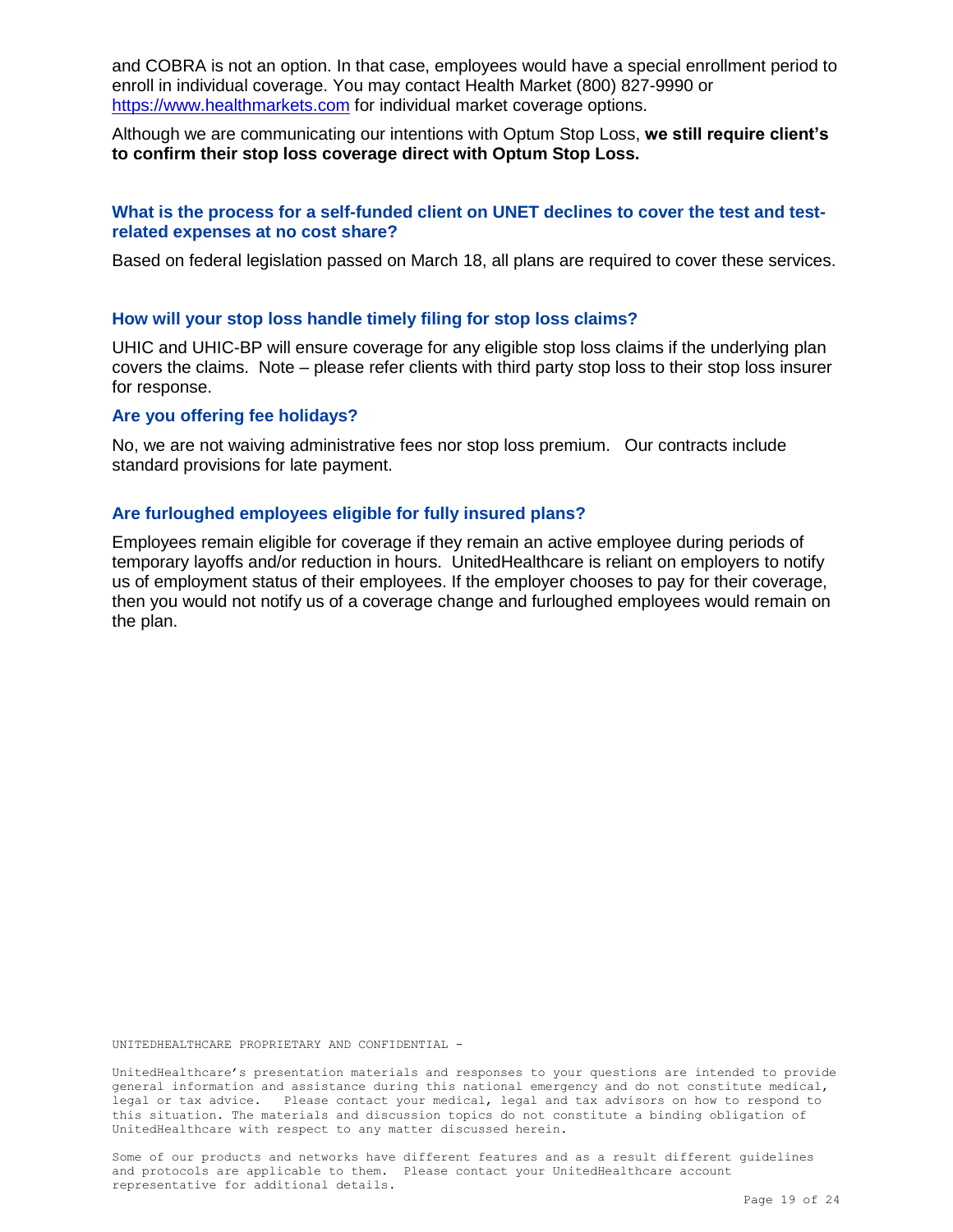# <span id="page-20-0"></span>**FINANCIAL, BUSINESS CONTINUITY AND REPORTING**

#### **Is UnitedHealthcare offering any premium extensions?**

We are working with customers on a case-by-case basis taking into consideration need and other criteria.

Please note, all requests for premium extensions must come from the client/group directly and will follow our standard process working with the Accounts Receivables team.

Please reach out to the following individuals:

- Legacy (ACIS, NICE) Mike Mattiello
- Legacy (PRIME) Nancy Trudeau/Kasey Olson
- Oxford Mike Manna
- UMR Sonia Yip
- All Savers Tara Riley
- Rocky Mountain Marci O'Gara, Bonita Hughes
- Sierra Lori Yadav, Clementine Allen-Bell
- Global Carrie Pomey
- Financial Protection Kevin Lowery, Justin Fitterman
- Dental/Vision Connie Dyas, Dominique Smith

#### **Will renewal rate actions be delayed as a result of the COVID-19 National Emergency?**

Renewals and all necessary information will be released on a timely basis.

#### **Can groups that are scheduled to have open enrollments in March or April during business shut downs and/ or have effective dates during these shut downs, push open enrollment out past effective date when employees are back to work?**

For large employers, in order to ensure no disruption in benefits to members at this critical time, UnitedHealthcare will automatically enroll members to their existing 2019 plan option updated for 2020 rates and benefits. UnitedHealthcare will allow the group policyholder up to thirty (30) days post renewal to advise us of changes. In some limited instances, the 2019 plan option may no longer exist (e.g. plan discontinuance). In such instances we will map groups and enrollees to the closest equivalent plan options.

UNITEDHEALTHCARE PROPRIETARY AND CONFIDENTIAL -

UnitedHealthcare's presentation materials and responses to your questions are intended to provide general information and assistance during this national emergency and do not constitute medical, legal or tax advice. Please contact your medical, legal and tax advisors on how to respond to this situation. The materials and discussion topics do not constitute a binding obligation of UnitedHealthcare with respect to any matter discussed herein.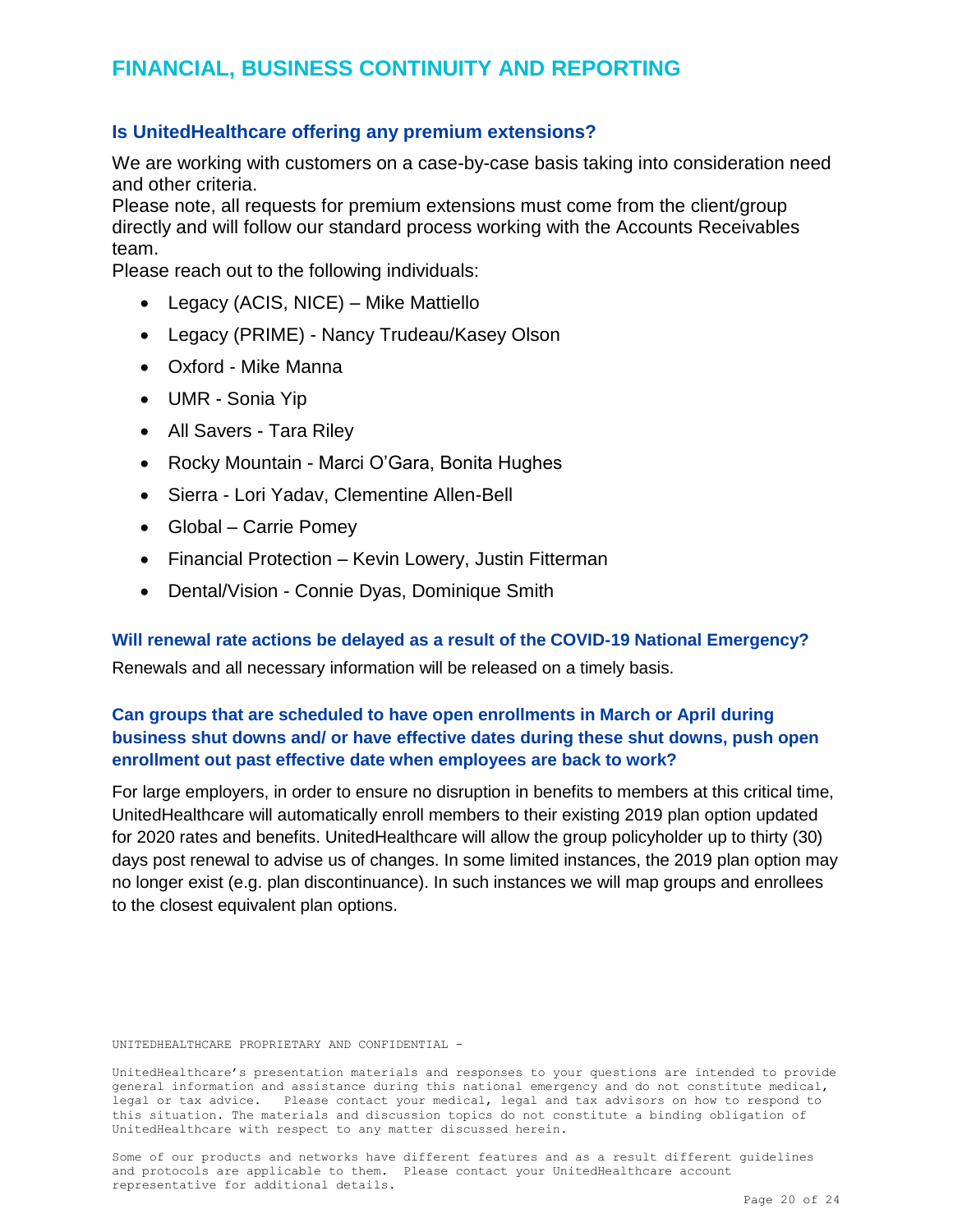#### **Can UnitedHealthcare provide COVID-19 claims reporting?**

UnitedHealthcare is working on reports related to COVID-19 and will make those available as appropriate.

#### **Does UnitedHealth Group have a business preparedness (continuity) plan?**

Yes. The plan addresses business continuity strategies for all forms of events natural and manmade including pandemics. The strategies focus on our critical business functions and planning for the worst-case scenarios so that we can react quickly and efficiently adding value to our business and customers, members and other stakeholders through effective risk reduction, compliance with industry, contractual and regulatory standards, and safeguarding our operations and assets.

UNITEDHEALTHCARE PROPRIETARY AND CONFIDENTIAL -

UnitedHealthcare's presentation materials and responses to your questions are intended to provide general information and assistance during this national emergency and do not constitute medical, legal or tax advice. Please contact your medical, legal and tax advisors on how to respond to this situation. The materials and discussion topics do not constitute a binding obligation of UnitedHealthcare with respect to any matter discussed herein.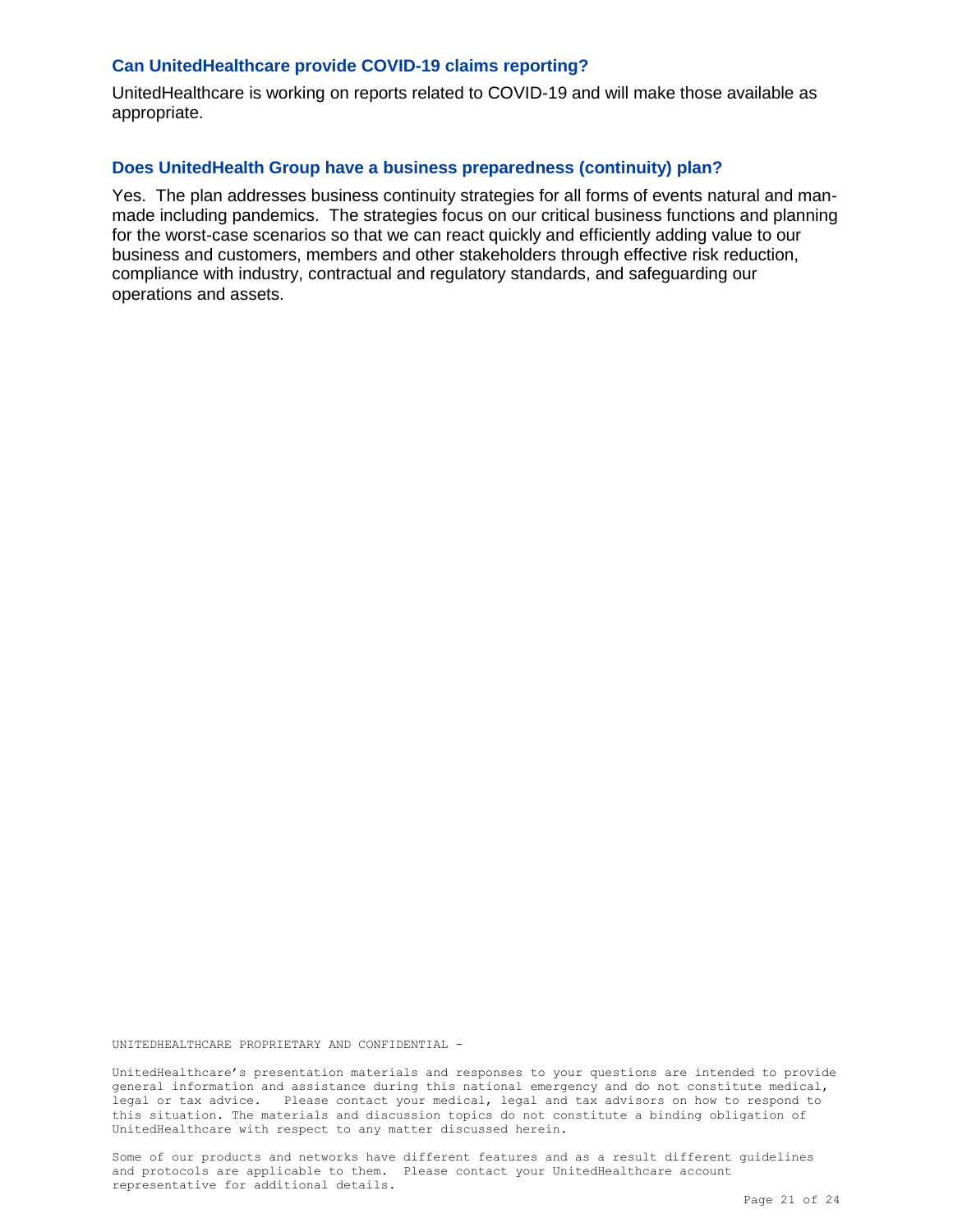#### <span id="page-22-0"></span>**How does COVID-19 work with short term disability?**

If an insured files a claim and after exposure to a person suspected or confirmed with a COVID-19 diagnosis and being placed in a medically recommended quarantine or isolation **with the ability to work remotely**, then the loss of earnings definition of disability is not met.

If an insured files a claim after exposure to a person suspected or confirmed with a COVID-19 diagnosis and being placed in a medically recommended quarantine or isolation **without the ability to work remotely**, then generally speaking the definition of disability is met.

If an insured files a claim for a confirmed diagnosis of COVID-19, and **the insured is too ill to work**, the claim is administered according to standard disability claim administration guidelines.

#### **If I layoff part of my workforce in response to the COVID-19 crisis, how long will their coverage continue under our group disability plan?**

Continuation of coverage due to an approved temporary layoff is outlined in the *Termination of Covered Person Insurance* section of the employer's disability policy. It may vary by customer and you should refer to your actual Certificate(s) for plan specifics. Our standard disability policy language, which applies to most customers, allows for coverage to continue due to a temporary layoff – through the end of the month following the month in which the layoff began.

 For example: If a temporary layoff began March 17, 2020, coverage does not end until April 30, 2020.

#### **Do basic or supplemental life policies have an exclusion for death from a pandemic?**

There are no exclusions for pandemics in UnitedHealthcare's basic or supplemental life policies.

#### **Do critical illness policies cover illness due to COVID-19?**

COVID-19 is not a covered Critical Illness under our Critical Illness plans.

UNITEDHEALTHCARE PROPRIETARY AND CONFIDENTIAL -

UnitedHealthcare's presentation materials and responses to your questions are intended to provide general information and assistance during this national emergency and do not constitute medical, legal or tax advice. Please contact your medical, legal and tax advisors on how to respond to this situation. The materials and discussion topics do not constitute a binding obligation of UnitedHealthcare with respect to any matter discussed herein.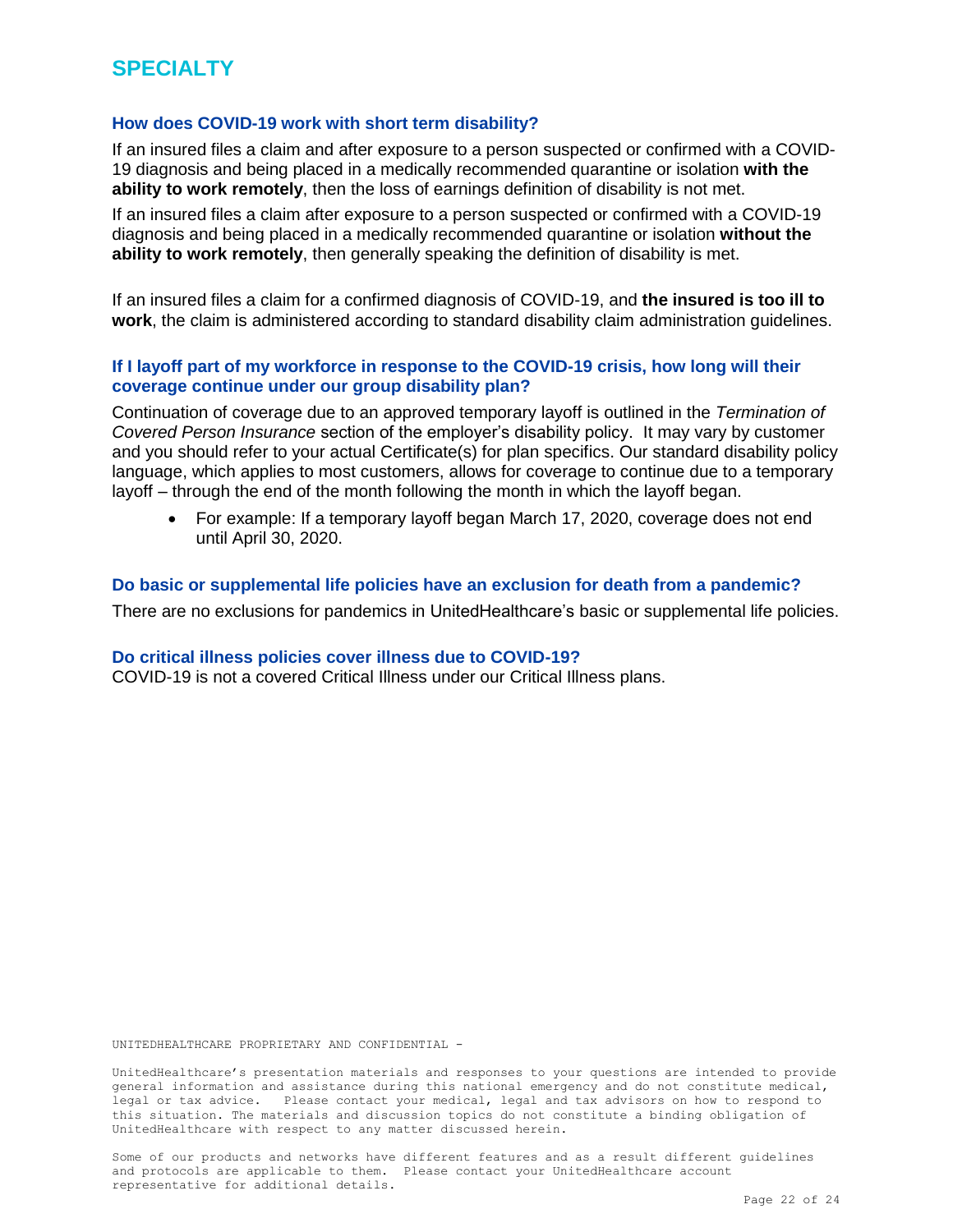# <span id="page-23-0"></span>**ALL SAVERS**

#### **INFORMATION IN THIS SECTION IS SPECIFIC TO ALL SAVERS.**

#### **Is there a Virtual Visit option for members?**

Virtual Visit options are available to members in many plans. Where available, and if covered under the member's plan, members can schedule a Virtual Visit with a provider. Virtual Visit providers **TeladocR, HealthiestYou**, **AmWell<sup>R</sup>** and **Doctor On Demand™** have developed guidelines for members who think they may have been infected by COVID-19.

A member's Virtual Visit is a good place to discuss concerns and symptoms. Where indicated, the Virtual Visit provider may refer the member to their physician.

When a COVID-19 test is done, the test and test-related virtual visit will be covered at no cost share when billed with the appropriate codes. Please note that claims for treatment will pay according to the member's plan benefits.

#### **How does this change apply to All Savers?**

All Savers level-funded members already have access to \$0 Virtual Visits through our partnership with HealthiestYou. For the All Savers fully insured membership that does not currently have access to this benefit, this service will be available to them for the next three months at no cost to the group or member.

#### **Has UnitedHealthcare changed telehealth guidelines for All Savers?**

To increase system access and flexibility when it is needed most, we are expanding our telehealth policies to make it easier for people to connect with their healthcare provider. People will have access to telehealth services in two ways:

- **Designated Virtual Visit Providers** Members can access their existing telehealth benefit offered through one of UnitedHealthcare's designated partners for free. UnitedHealthcare Virtual Visit providers include **HealthiestYou** , Teladoc, Doctor on Demand and AmWell,
- **Expanded Provider Telehealth Access -** Effective immediately, through June 188,2020, , all eligible in-network medical providers who have the ability and want to connect with their patient through synchronous virtual care (live video-conferencing) can do so. We will waive member cost sharing for COVID-19 testing-related visits.

UNITEDHEALTHCARE PROPRIETARY AND CONFIDENTIAL -

UnitedHealthcare's presentation materials and responses to your questions are intended to provide general information and assistance during this national emergency and do not constitute medical, legal or tax advice. Please contact your medical, legal and tax advisors on how to respond to this situation. The materials and discussion topics do not constitute a binding obligation of UnitedHealthcare with respect to any matter discussed herein.